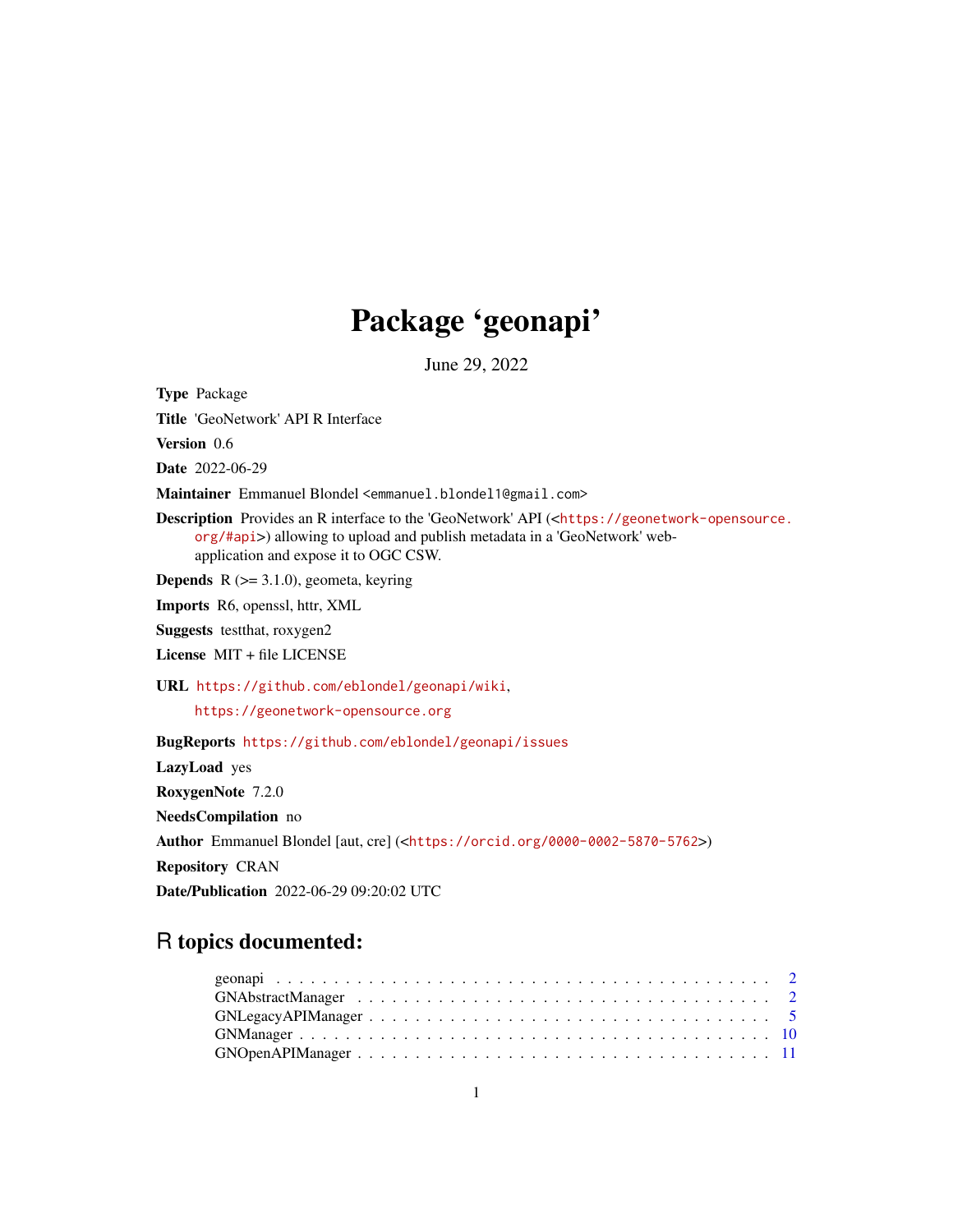<span id="page-1-0"></span>

| Index | 24 |
|-------|----|

geonapi *'GeoNetwork' API R Interface*

## Description

Provides an R interface to the 'GeoNetwork' API (<https://geonetwork-opensource.org/#api>) allowing to upload and publish metadata in a 'GeoNetwork' web-application and expose it to OGC CSW Web-Services (Catalogue Service for the Web).

## Details

| Package:  | geonapi    |
|-----------|------------|
| Type:     | Package    |
| Version:  | $0.5-3$    |
| Date:     | 2022-02-21 |
| License:  | MIT        |
| LazyLoad: | yes        |

#### Author(s)

Emmanuel Blondel <emmanuel.blondel1@gmail.com>

<span id="page-1-1"></span>GNAbstractManager *GNAbstractManager*

## Description

GNAbstractManager

GNAbstractManager

## Format

[R6Class](#page-0-0) object.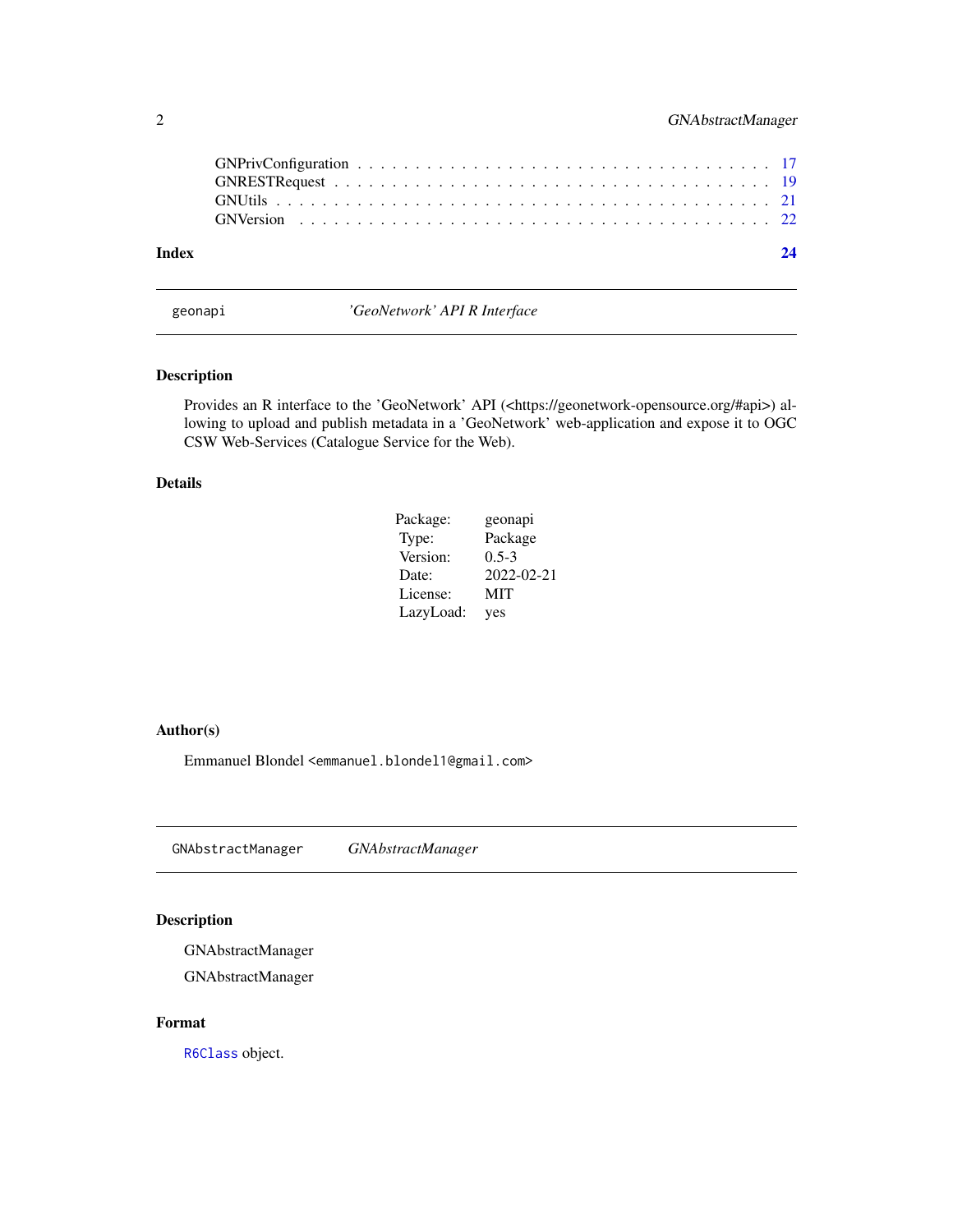## <span id="page-2-3"></span>GNAbstractManager 3

## Value

Object of [R6Class](#page-0-0) with methods for communication with the REST API of a GeoNetwork instance.

#### Public fields

verbose.info If package info log messages have to be printed out verbose.debug If curl debug log messages have to be printed out loggerType the type of logger url the Base url of GeoNetwork version the version of GeoNetwork. Handled as GNVersion object lang the language for Geonetwork service. Default is eng basicAuth if basic auth is performed

## **Methods**

## Public methods:

- [GNAbstractManager\\$logger\(\)](#page-2-0)
- [GNAbstractManager\\$INFO\(\)](#page-2-1)
- [GNAbstractManager\\$WARN\(\)](#page-2-2)
- [GNAbstractManager\\$ERROR\(\)](#page-3-0)
- [GNAbstractManager\\$new\(\)](#page-3-1)
- [GNAbstractManager\\$getUrl\(\)](#page-3-2)
- [GNAbstractManager\\$getLang\(\)](#page-3-3)
- [GNAbstractManager\\$login\(\)](#page-3-4)
- [GNAbstractManager\\$getClassName\(\)](#page-4-1)
- [GNAbstractManager\\$clone\(\)](#page-4-2)

#### <span id="page-2-0"></span>Method logger(): Provides log messages

*Usage:*

GNAbstractManager\$logger(type, text)

*Arguments:*

type type of log ("INFO", "WARN", "ERROR") text the log message text

#### <span id="page-2-1"></span>Method INFO(): Provides INFO log messages

*Usage:*

GNAbstractManager\$INFO(text)

*Arguments:* text the log message text

#### <span id="page-2-2"></span>Method WARN(): Provides WARN log messages

*Usage:* GNAbstractManager\$WARN(text)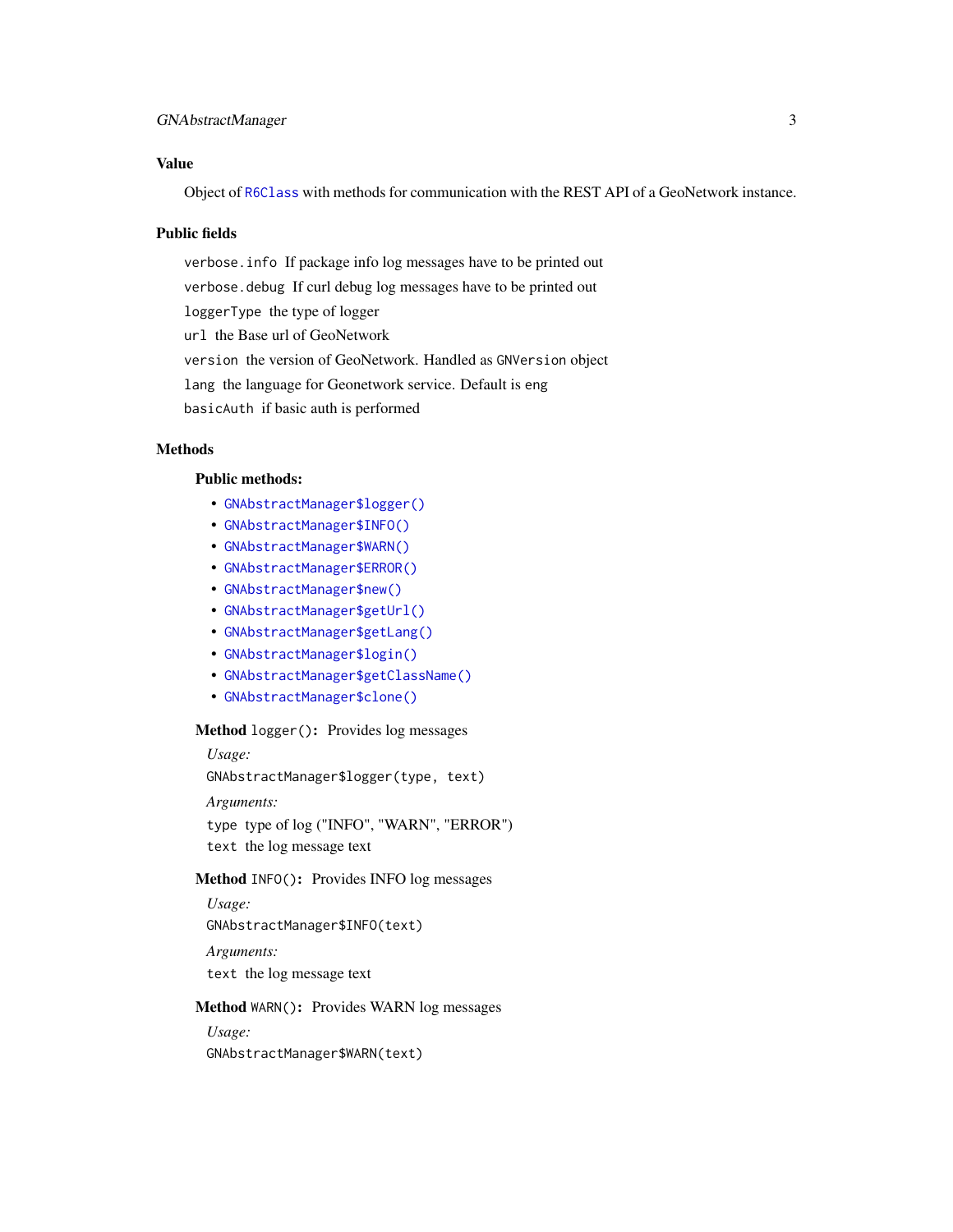*Arguments:* text the log message text

<span id="page-3-0"></span>Method ERROR(): Provides ERROR log messages

*Usage:*

GNAbstractManager\$ERROR(text)

*Arguments:*

text the log message text

<span id="page-3-1"></span>Method new(): This method is used to instantiate a [GNAbstractManager](#page-1-1) with the url of the GeoNetwork and credentials to authenticate (user/pwd). By default, the logger argument will be set to NULL (no logger).

The keyring\_backend can be set to use a different backend for storing the Geonetwork password/token with keyring (Default value is 'env').

The logger can be either NULL, "INFO" (with minimum logs), or "DEBUG" (for complete curl http calls logs)

```
Usage:
GNAbstractManager$new(
  url,
  user = NULL,
  pwd = NULL,
  version,
  logger = NULL,
  keyring_backend = "env"
)
Arguments:
url url
user user
pwd pwd
version version
logger logger
keyring_backend keyring backend. Default is 'env'
```
<span id="page-3-2"></span>Method getUrl(): Get URL

*Usage:* GNAbstractManager\$getUrl() *Returns:* an object of class character

<span id="page-3-3"></span>Method getLang(): Get service language

*Usage:*

GNAbstractManager\$getLang()

*Returns:* an object of class character

<span id="page-3-4"></span>Method login(): Log-ins. This methods (here abstract) attempts a connection to GeoNetwork API. Used internally by subclasses of [GNAbstractManager](#page-1-1) to login Geonetwork.

<span id="page-3-5"></span>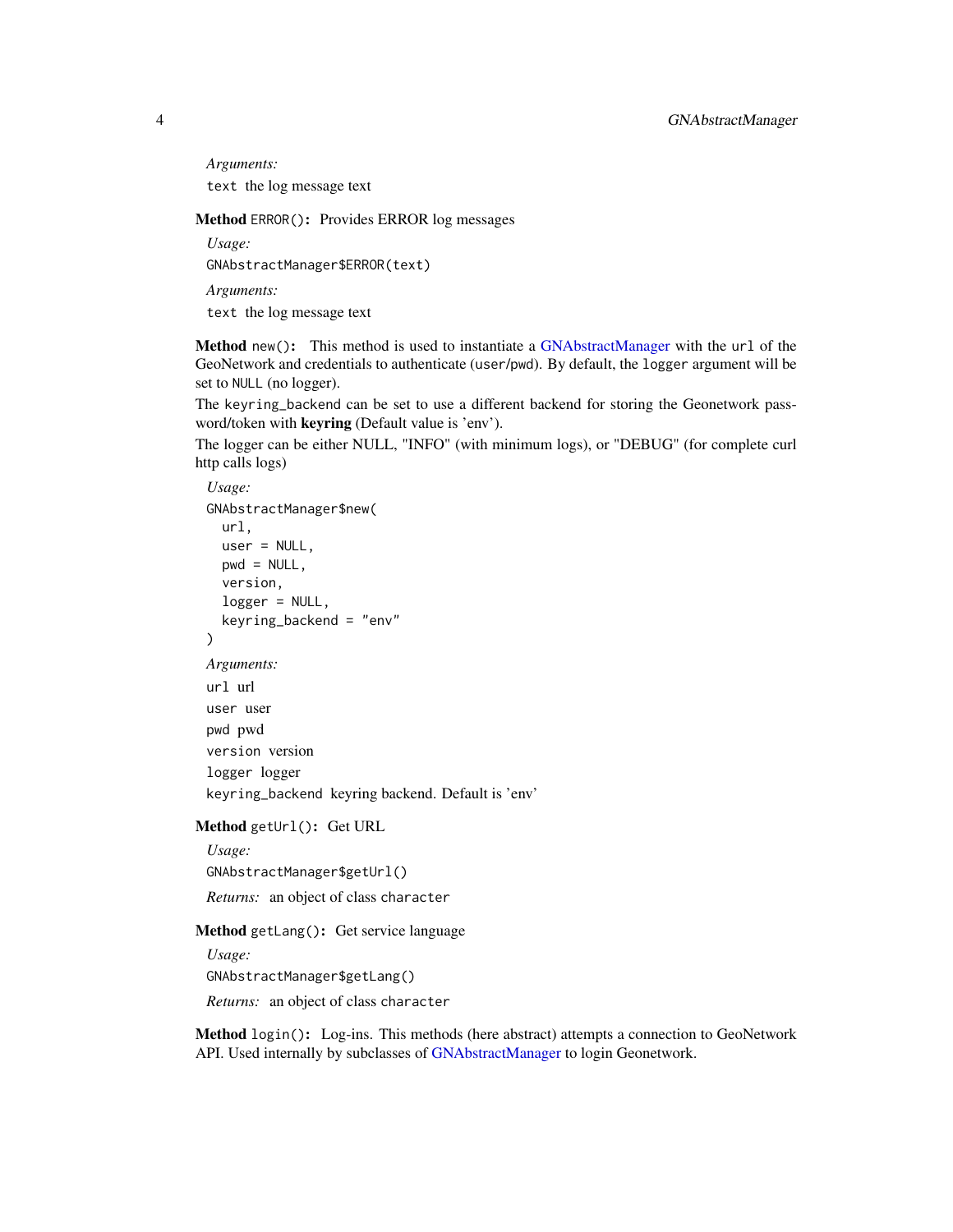## <span id="page-4-0"></span>GNLegacyAPIManager 5

*Usage:* GNAbstractManager\$login(user, pwd) *Arguments:* user user pwd pwd

## <span id="page-4-1"></span>Method getClassName(): Get class name

*Usage:* GNAbstractManager\$getClassName() *Returns:* an object of class character

<span id="page-4-2"></span>Method clone(): The objects of this class are cloneable with this method.

*Usage:* GNAbstractManager\$clone(deep = FALSE) *Arguments:* deep Whether to make a deep clone.

## Author(s)

Emmanuel Blondel <emmanuel.blondel1@gmail.com>

<span id="page-4-3"></span>GNLegacyAPIManager *GNLegacyAPIManager*

## Description

GNLegacyAPIManager GNLegacyAPIManager

#### Format

[R6Class](#page-0-0) object.

## Value

Object of [R6Class](#page-0-0) with methods for communication with the REST API of a GeoNetwork instance using the legacy API.

## Super class

[geonapi::GNAbstractManager](#page-0-0) -> GNLegacyAPIManager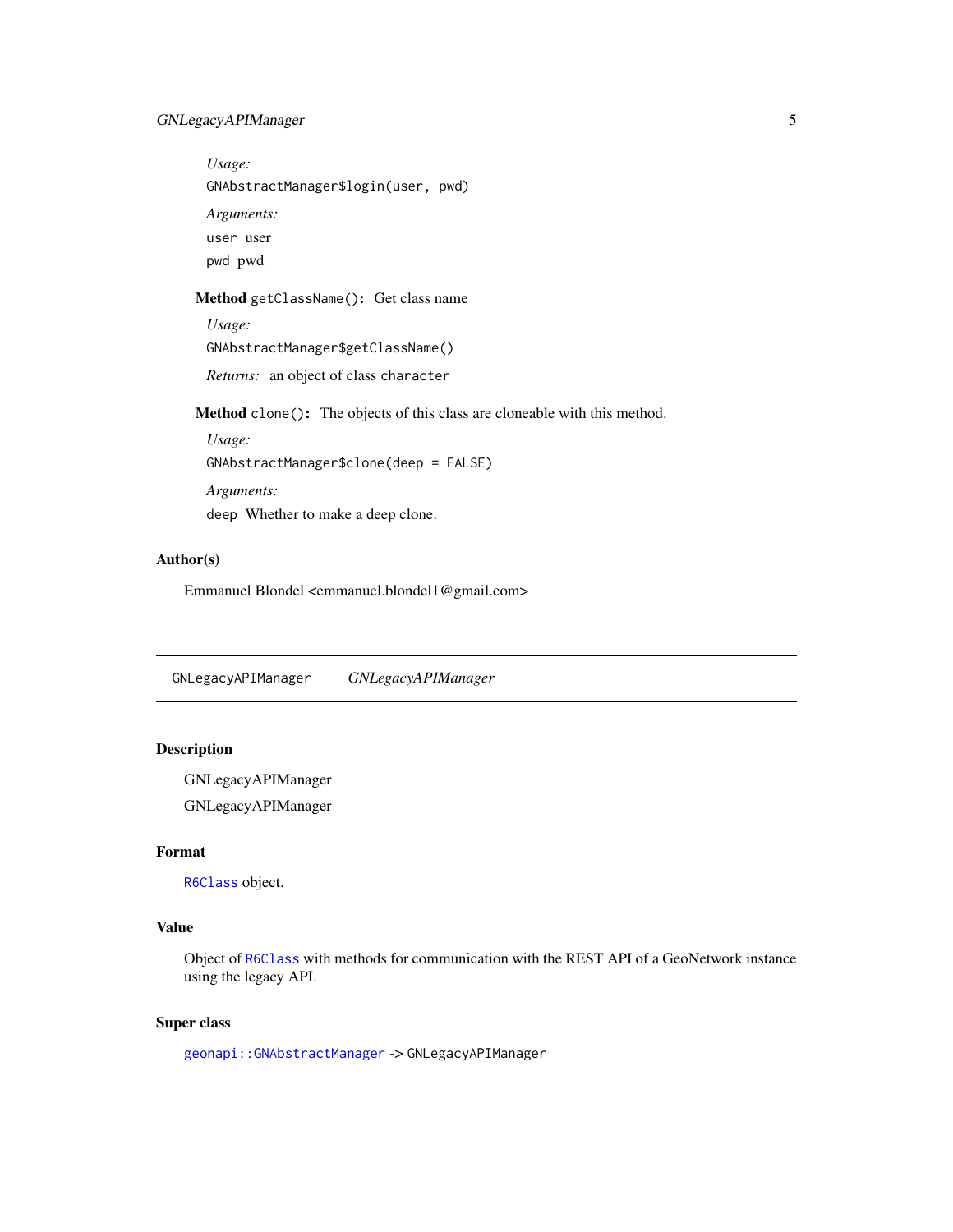## **Methods**

#### Public methods:

- [GNLegacyAPIManager\\$new\(\)](#page-5-0)
- [GNLegacyAPIManager\\$login\(\)](#page-5-1)
- [GNLegacyAPIManager\\$getGroups\(\)](#page-6-0)
- [GNLegacyAPIManager\\$getCategories\(\)](#page-6-1)
- [GNLegacyAPIManager\\$insertMetadata\(\)](#page-6-2)
- [GNLegacyAPIManager\\$setPrivConfiguration\(\)](#page-7-0)
- [GNLegacyAPIManager\\$get\(\)](#page-7-1)
- [GNLegacyAPIManager\\$getMetadataByID\(\)](#page-7-2)
- [GNLegacyAPIManager\\$getMetadataByUUID\(\)](#page-7-3)
- [GNLegacyAPIManager\\$getInfoByID\(\)](#page-7-4)
- [GNLegacyAPIManager\\$getInfoByUUID\(\)](#page-7-5)
- [GNLegacyAPIManager\\$updateMetadata\(\)](#page-8-0)
- [GNLegacyAPIManager\\$deleteMetadata\(\)](#page-8-1)
- [GNLegacyAPIManager\\$deleteMetadataAll\(\)](#page-8-2)
- [GNLegacyAPIManager\\$clone\(\)](#page-8-3)

<span id="page-5-0"></span>Method new(): This method is used to instantiate a GNLegacyAPIManager with the url of the GeoNetwork and credentials to authenticate (user/pwd).

The keyring\_backend can be set to use a different backend for storing the Geonetwork password/token with keyring (Default value is 'env').

The logger can be either NULL, "INFO" (with minimum logs), or "DEBUG" (for complete curl http calls logs)

```
Usage:
GNLegacyAPIManager$new(
  url,
  user = NULL,
  pwd = NULL,version,
  logger = NULL,
  keyring_backend = "env"
)
Arguments:
url url
user user
pwd pwd
version version
logger logger
keyring_backend keyring backend. Default is 'env'
```
<span id="page-5-1"></span>Method login(): #' This methods attempts a connection to GeoNetwork REST API. User internally during initialization of GNLegacyAPIManager.

*Usage:*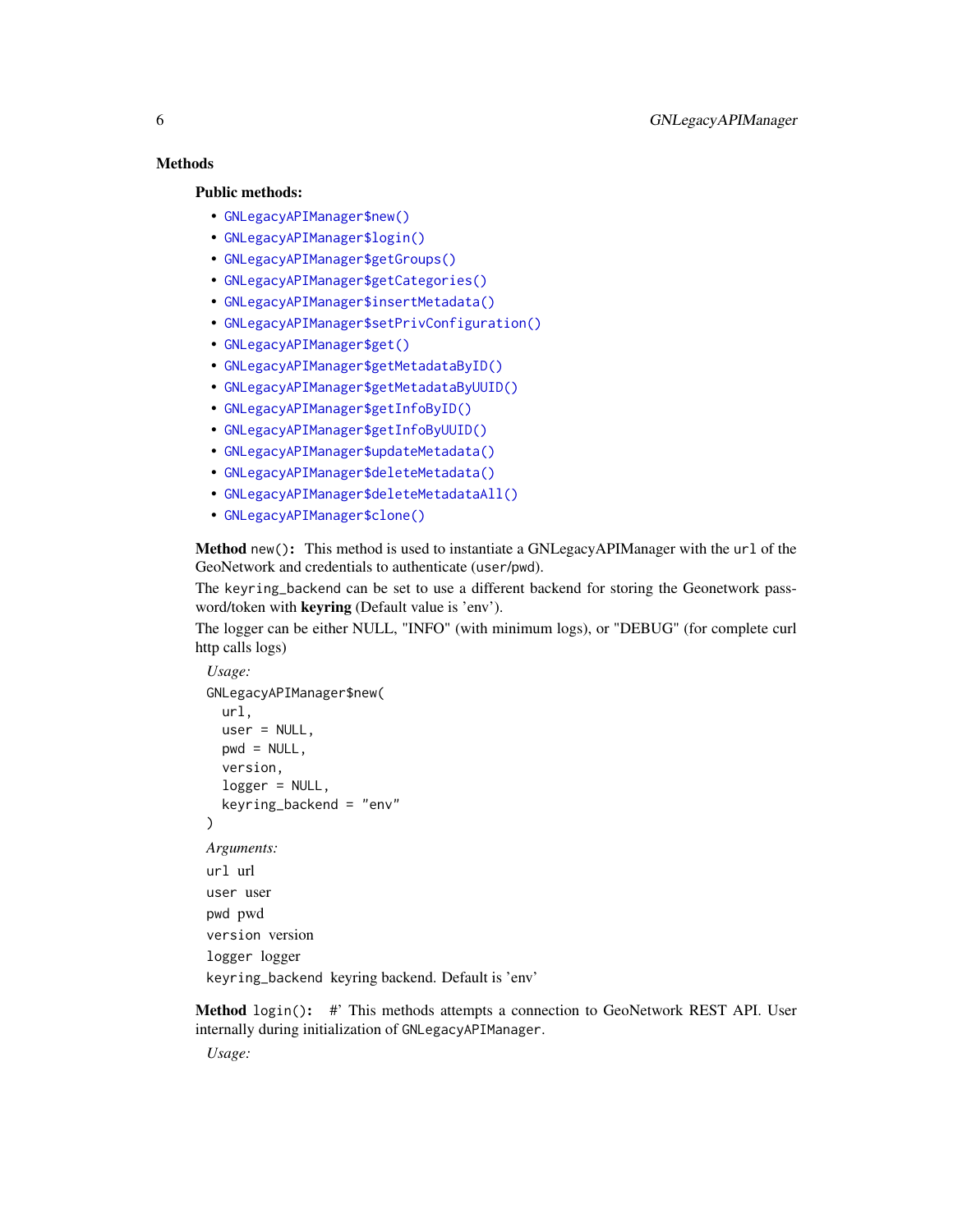<span id="page-6-3"></span>GNLegacyAPIManager\$login(user, pwd)

*Arguments:*

user user

pwd pwd

<span id="page-6-0"></span>Method getGroups(): Retrieves the list of user groups available in Geonetwork

*Usage:*

GNLegacyAPIManager\$getGroups()

*Returns:* an object of class data.frame

<span id="page-6-1"></span>Method getCategories(): Retrieves the list of categories available in Geonetwork

*Usage:*

GNLegacyAPIManager\$getCategories()

*Returns:* an object of class data.frame

<span id="page-6-2"></span>Method insertMetadata(): Inserts a metadata by file, XML object or geometa object of class ISOMetadata or ISOFeatureCatalogue. If successful, returns the Geonetwork metadata internal identifier (integer). Extra parameters geometa\_validate (TRUE by default) and geometa\_inspire (FALSE by default) can be used with geometa objects for perform ISO and INSPIRE validation respectively. In that case on object of class geometa::INSPIREMetadataValidator, with a proper user API key, should be specified as geometa\_inspireValidator argument.

#### *Usage:*

```
GNLegacyAPIManager$insertMetadata(
 xml = NULL,file = NULL,
  geometa = NULL,group,
  category = NULL,
  stylesheet = NULL,
  validate = FALSE,
  geometa_validate = TRUE,
  geometa_inspire = FALSE,
  geometa_inspireValidator = NULL
)
```
#### *Arguments:*

xml xml object of class [XMLInternalNode-class](#page-0-0) from XML file file geometa geometa, object of class ISOMetadata or ISOFeatureCatalogue from geometa group group category category stylesheet stylesheet validate validate geometa\_validate validate geometa object geometa\_inspire validate geometa object vs. INSPIRE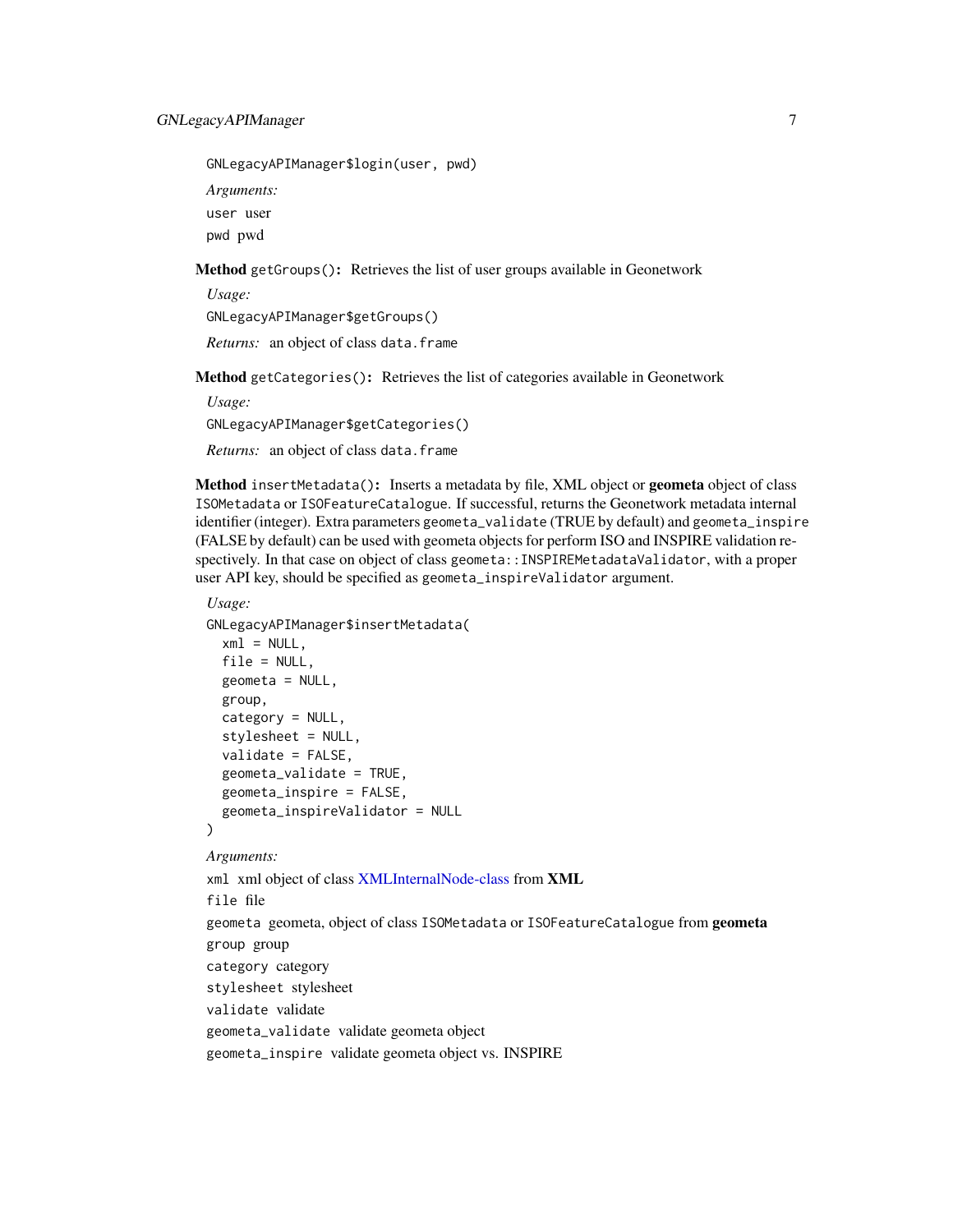geometa\_inspireValidator geometa INSPIRE validator to use

<span id="page-7-0"></span>Method setPrivConfiguration(): Set the privilege configuration for a metadata. 'id' is the metadata integer id. 'config' is an object of class "GNPrivConfiguration".

*Usage:*

GNLegacyAPIManager\$setPrivConfiguration(id, config)

*Arguments:*

id id

config config

<span id="page-7-1"></span>Method get(): Generic getter for metadata. Possible values for by are 'id', 'uuid'. Used internally only. The 'output' argument gives the type of output to return, with possible values "id", "metadata", "info".

*Usage:* GNLegacyAPIManager\$get(id, by, output) *Arguments:* id id by by output output

<span id="page-7-2"></span>Method getMetadataByID(): Get a metadata by Id

*Usage:*

GNLegacyAPIManager\$getMetadataByID(id)

*Arguments:*

id id

*Returns:* an object of class ISOMetadata (ISO 19115) or ISOFeatureCatalogue (ISO 19110) (from geometa package)

<span id="page-7-3"></span>Method getMetadataByUUID(): Get a metadata by UUID

*Usage:*

GNLegacyAPIManager\$getMetadataByUUID(uuid)

*Arguments:*

uuid uuid

*Returns:* an object of class ISOMetadata (ISO 19115) or ISOFeatureCatalogue (ISO 19110) (from geometa package)

<span id="page-7-4"></span>Method getInfoByID(): Get a metadata Info by Id.

*Usage:* GNLegacyAPIManager\$getInfoByID(id) *Arguments:* id id

<span id="page-7-5"></span>*Returns:* an XML document object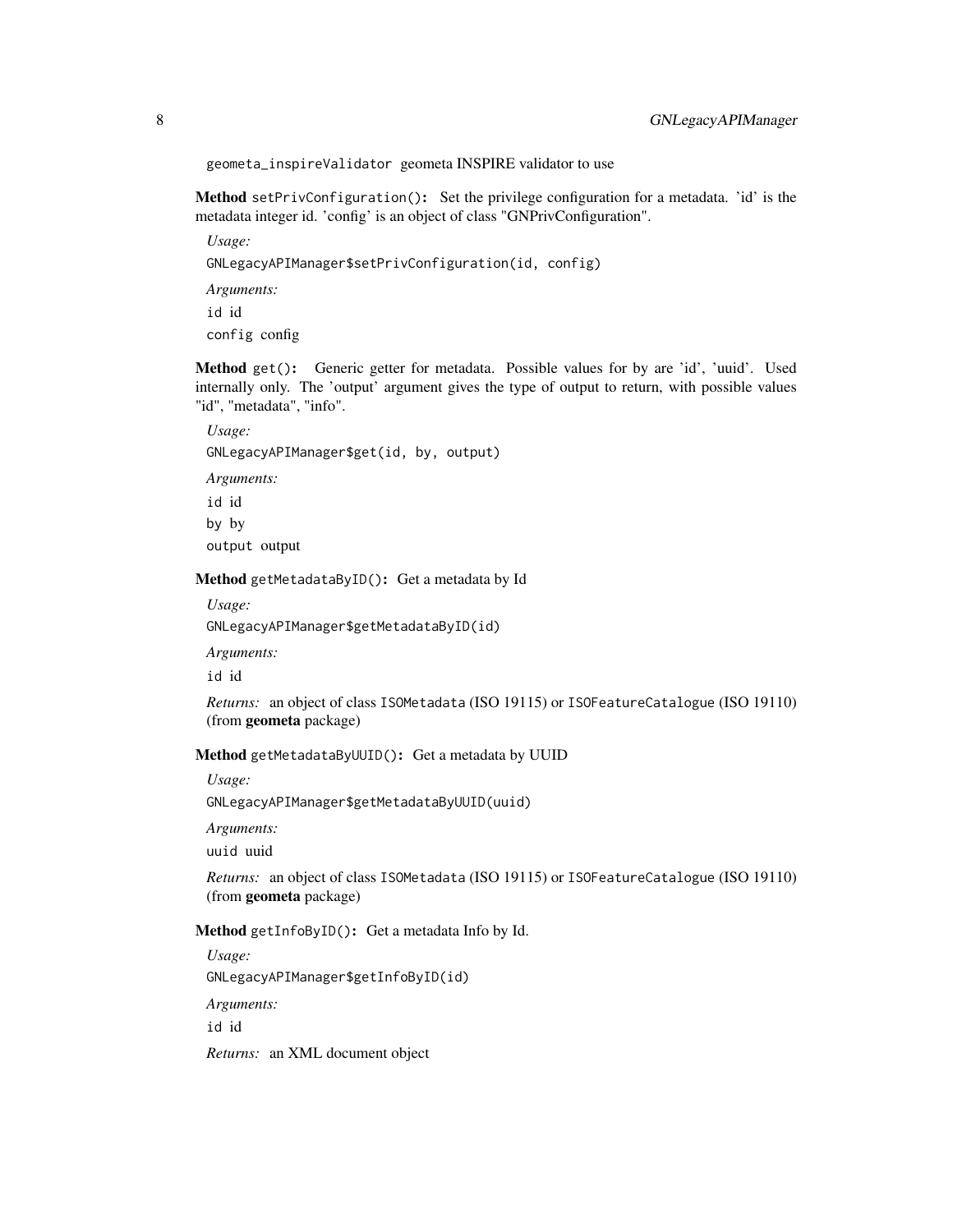<span id="page-8-4"></span>Method getInfoByUUID(): Get a metadata Info by UUID

*Usage:* GNLegacyAPIManager\$getInfoByUUID(uuid) *Arguments:* uuid uuid *Returns:* an XML document object

<span id="page-8-0"></span>Method updateMetadata(): Updates a metadata by file, XML object or geometa object of class 'ISOMetadata' or 'ISOFeatureCatalogue'. Extra parameters geometa\_validate (TRUE by default) and geometa\_inspire (FALSE by default) can be used with geometa objects for perform ISO and INSPIRE validation respectively. In that case on object of class geometa::INSPIREMetadataValidator, with a proper user API key, should be specified as geometa\_inspireValidator argument.

## *Usage:* GNLegacyAPIManager\$updateMetadata( id,  $xml = NULL,$ file = NULL,  $geometa = NULL,$ geometa\_validate = TRUE, geometa\_inspire = FALSE, geometa\_inspireValidator = NULL  $\mathcal{L}$ *Arguments:* id metadata id xml xml object of class [XMLInternalNode-class](#page-0-0) from XML file file geometa geometa, object of class ISOMetadata or ISOFeatureCatalogue from geometa geometa\_validate validate geometa object geometa\_inspire validate geometa object vs. INSPIRE geometa\_inspireValidator geometa INSPIRE validator to use

<span id="page-8-1"></span>Method deleteMetadata(): Deletes metadata by Id.

*Usage:* GNLegacyAPIManager\$deleteMetadata(id) *Arguments:* id id *Returns:* the id of the record deleted, NULL otherwise

<span id="page-8-2"></span>Method deleteMetadataAll(): Deletes all metadata

*Usage:* GNLegacyAPIManager\$deleteMetadataAll()

<span id="page-8-3"></span>Method clone(): The objects of this class are cloneable with this method.

*Usage:* GNLegacyAPIManager\$clone(deep = FALSE) *Arguments:* deep Whether to make a deep clone.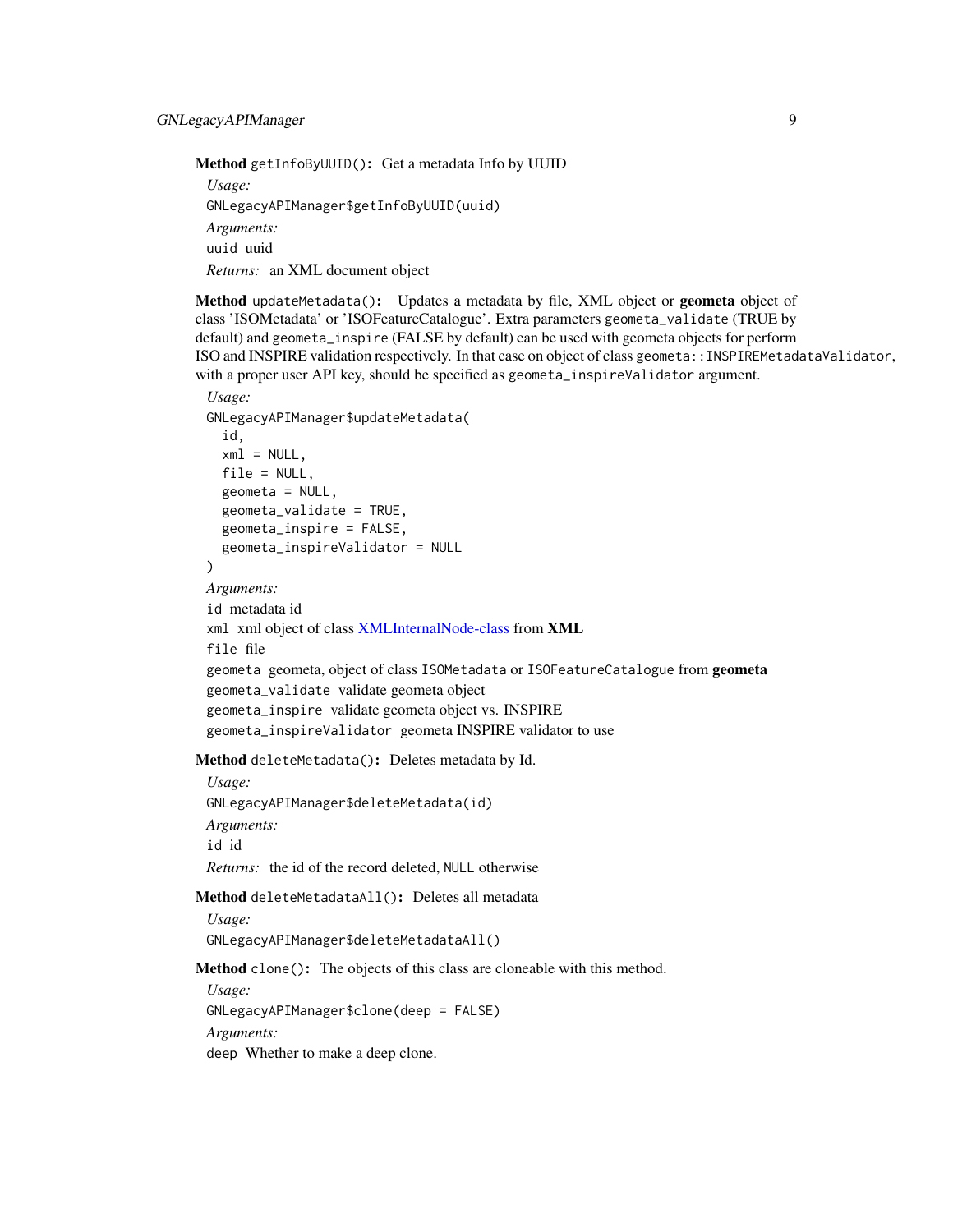#### Author(s)

Emmanuel Blondel <emmanuel.blondel1@gmail.com>

#### Examples

```
## Not run:
 GNLegacyAPIManager$new("http://localhost:8080/geonetwork", "admin", "geonetwork", "3.0.0")
```
## End(Not run)

<span id="page-9-2"></span>GNManager *GeoNetwork REST API Manager*

#### Description

The function GNManager\$new will set-up the right Geonetwork manager depending on the GeoNetwork version specified by the user. For the time-being, GeoNetwork with version < 4 will be interfaced with the GeoNetwork legacy API (see detailed documentation at [GNLegacyAPIManager\)](#page-4-3), while starting with GeoNetwork 3.2, the new GeoNetwork OpenAPI will be used.

## Format

[R6Class](#page-0-0) object.

#### Value

Object of [R6Class](#page-0-0) with methods for communication with the API of a GeoNetwork instance.

## Super class

[geonapi::GNAbstractManager](#page-0-0) -> GNManager

## **Methods**

Public methods:

- [GNManager\\$new\(\)](#page-9-1)
- [GNManager\\$clone\(\)](#page-10-1)

<span id="page-9-1"></span>Method new(): Initializes a [GNManager](#page-9-2)

```
Usage:
GNManager$new(url, user = NULL, pwd = NULL, version, logger = NULL)
Arguments:
url url
user user
pwd pwd
```
<span id="page-9-0"></span>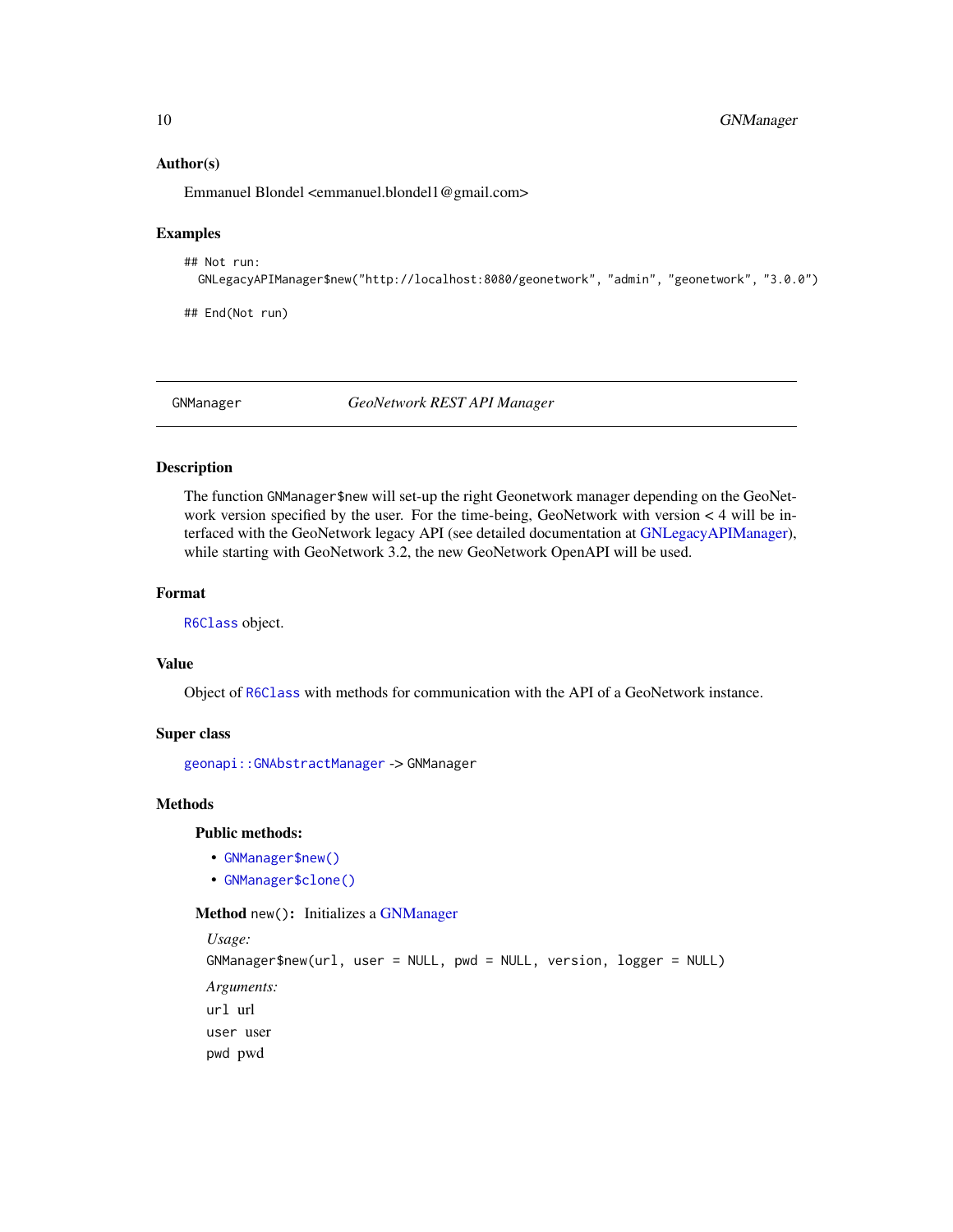## <span id="page-10-0"></span>GNOpenAPIManager 11

version version logger logger

<span id="page-10-1"></span>Method clone(): The objects of this class are cloneable with this method.

*Usage:* GNManager\$clone(deep = FALSE) *Arguments:* deep Whether to make a deep clone.

## Author(s)

Emmanuel Blondel <emmanuel.blondel1@gmail.com>

## Examples

```
## Not run:
  GMManager$new("http://localhost:8080/geonetwork", "admin", "geonetwork", "3.0.0")
```
## End(Not run)

GNOpenAPIManager *GNOpenAPIManager*

## Description

GNOpenAPIManager

GNOpenAPIManager

## Format

[R6Class](#page-0-0) object.

## Value

Object of [R6Class](#page-0-0) with methods for communication with the REST API of a GeoNetwork instance using the legacy API.

#### Super class

[geonapi::GNAbstractManager](#page-0-0) -> GNOpenAPIManager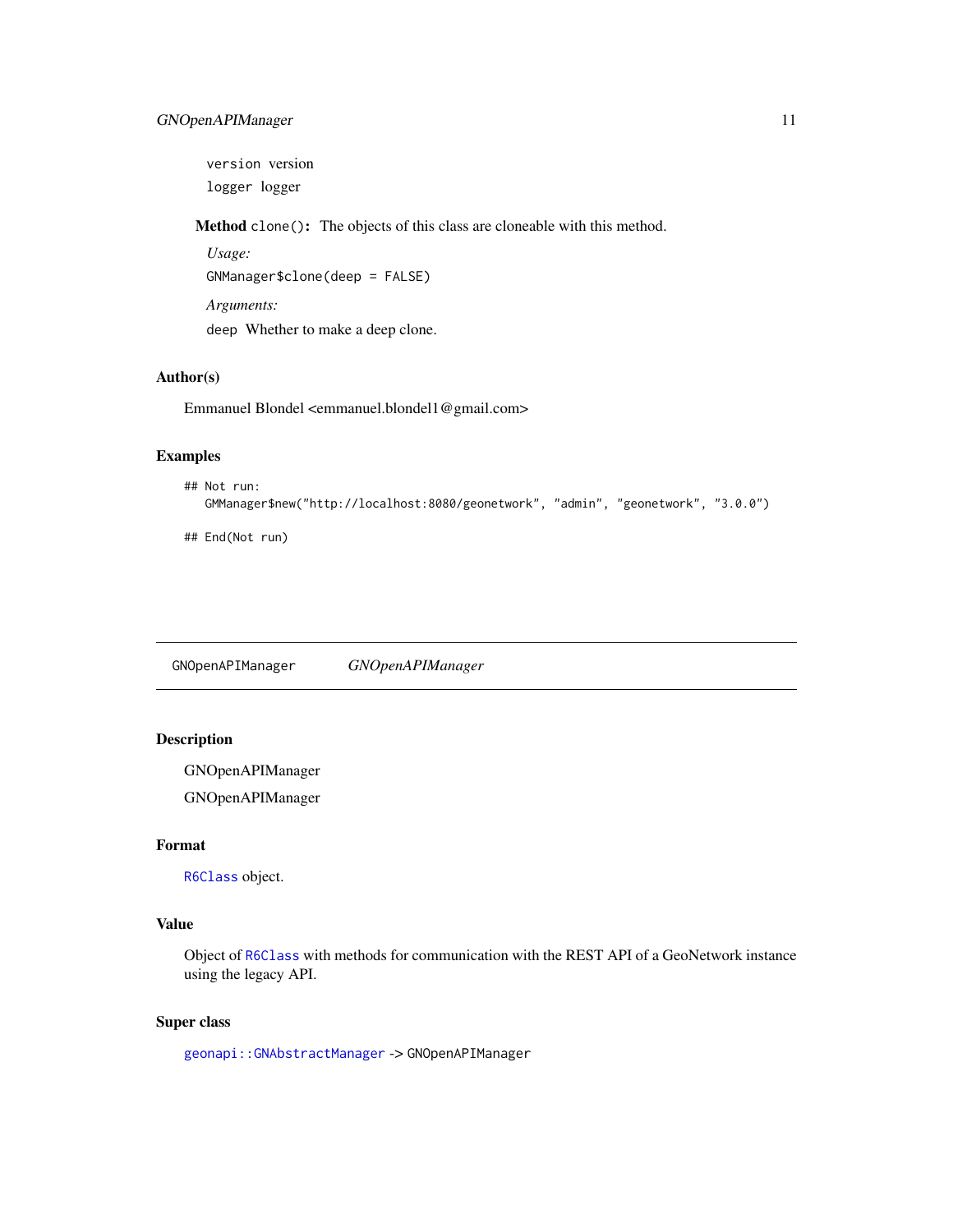## **Methods**

## Public methods:

- [GNOpenAPIManager\\$new\(\)](#page-11-0)
- [GNOpenAPIManager\\$login\(\)](#page-11-1)
- [GNOpenAPIManager\\$getGroups\(\)](#page-12-0)
- [GNOpenAPIManager\\$getTags\(\)](#page-12-1)
- [GNOpenAPIManager\\$getCategories\(\)](#page-12-2)
- [GNOpenAPIManager\\$getMetadataByUUID\(\)](#page-12-3)
- [GNOpenAPIManager\\$insertRecord\(\)](#page-12-4)
- [GNOpenAPIManager\\$insertMetadata\(\)](#page-13-0)
- [GNOpenAPIManager\\$updateMetadata\(\)](#page-14-0)
- [GNOpenAPIManager\\$deleteMetadata\(\)](#page-15-0)
- [GNOpenAPIManager\\$uploadAttachment\(\)](#page-15-1)
- [GNOpenAPIManager\\$publishThumbnail\(\)](#page-15-2)
- [GNOpenAPIManager\\$clone\(\)](#page-16-1)

<span id="page-11-0"></span>Method new(): This method is used to instantiate a GNOpenAPIManager with the url of the GeoNetwork and credentials to authenticate (user/pwd).

The keyring\_backend can be set to use a different backend for storing the Geonetwork password/token with keyring (Default value is 'env').

The logger can be either NULL, "INFO" (with minimum logs), or "DEBUG" (for complete curl http calls logs)

```
Usage:
GNOpenAPIManager$new(
  url,
  user = NULL,
  pwd = NULL,version,
  logger = NULL,
  keyring_backend = "env"
\lambdaArguments:
url url
user user
pwd pwd
version version
logger logger
keyring_backend keyring backend
```
<span id="page-11-1"></span>Method login(): This methods attempts a connection to GeoNetwork REST API. User internally during initialization of GNLegacyAPIManager.

*Usage:* GNOpenAPIManager\$login(user, pwd)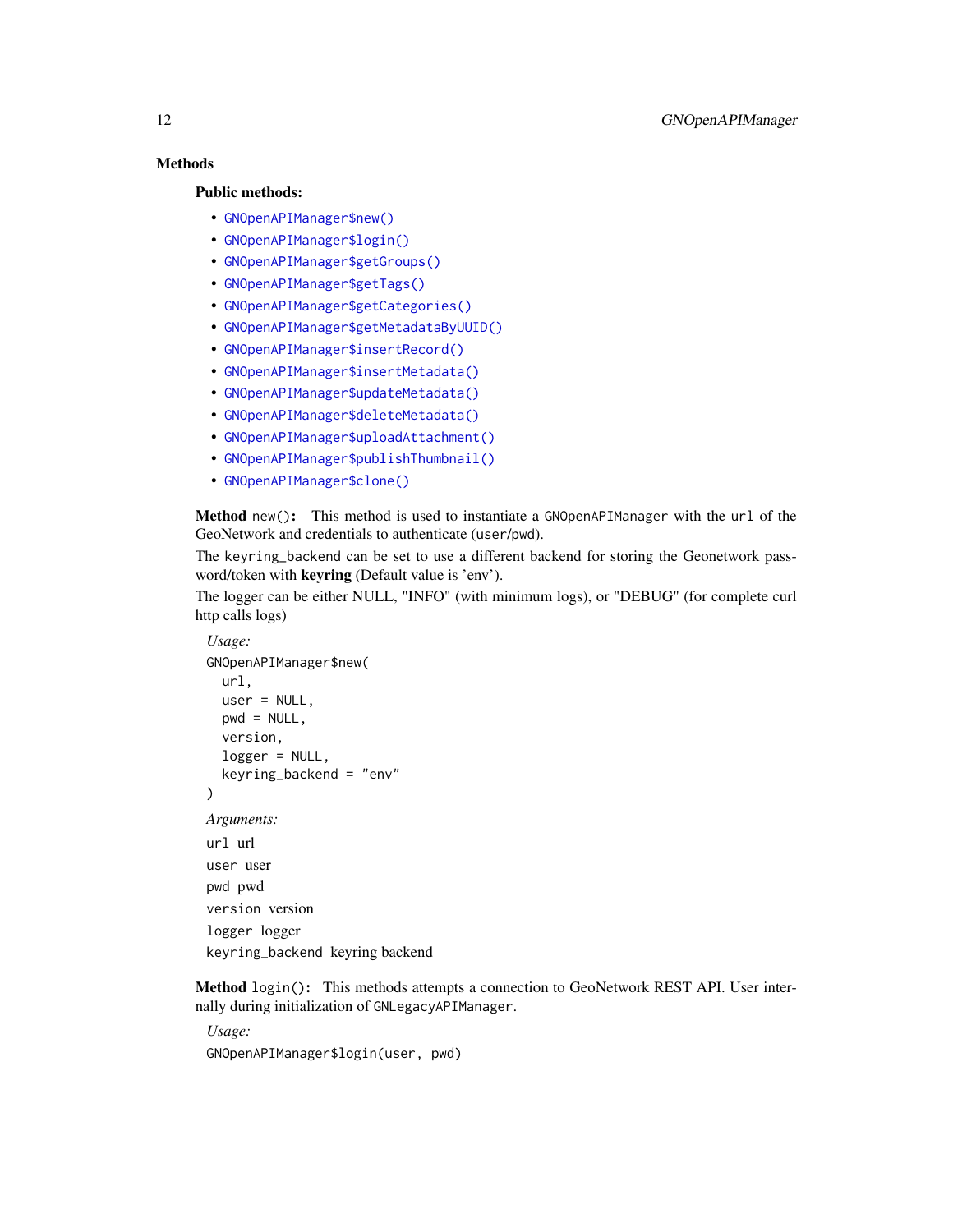*Arguments:* user user pwd pwd

<span id="page-12-0"></span>Method getGroups(): Retrieves the list of user groups available in Geonetwork

*Usage:*

GNOpenAPIManager\$getGroups()

*Returns:* an object of class data.frame

<span id="page-12-1"></span>Method getTags(): Retrieves the list of tags (categories) available in Geonetwork

*Usage:*

GNOpenAPIManager\$getTags()

*Returns:* an object of class data.frame

<span id="page-12-2"></span>Method getCategories(): Retrieves the list of categories (same as tags) available in Geonetwork

*Usage:* GNOpenAPIManager\$getCategories()

*Returns:* an object of class data.frame

<span id="page-12-3"></span>Method getMetadataByUUID(): Get a metadata by UUID.

```
Usage:
GNOpenAPIManager$getMetadataByUUID(
  uuid,
  addSchemaLocation = TRUE,
  increasePopularity = TRUE,
  approved = TRUE
)
Arguments:
uuid uuid
addSchemaLocation add schema location. Default is TRUE
increasePopularity increase popularity. Default is TRUE
```
approved approved

*Returns:* Returns an object of class ISOMetadata (ISO 19115) or ISOFeatureCatalogue (ISO 19110) (from geometa package)

<span id="page-12-4"></span>Method insertRecord(): Inserts a record by file, XML object or geometa object of class ISOMetadata or ISOFeatureCatalogue. Extra parameters related to geometa objects: geometa\_validate (TRUE by default) and geometa\_inspire (FALSE by default) can be used to perform ISO and INSPIRE validation respectively. In that case on object of class geometa::INSPIREMetadataValidator, with a proper user API key, should be specified as geometa\_inspireValidator argument.

*Usage:*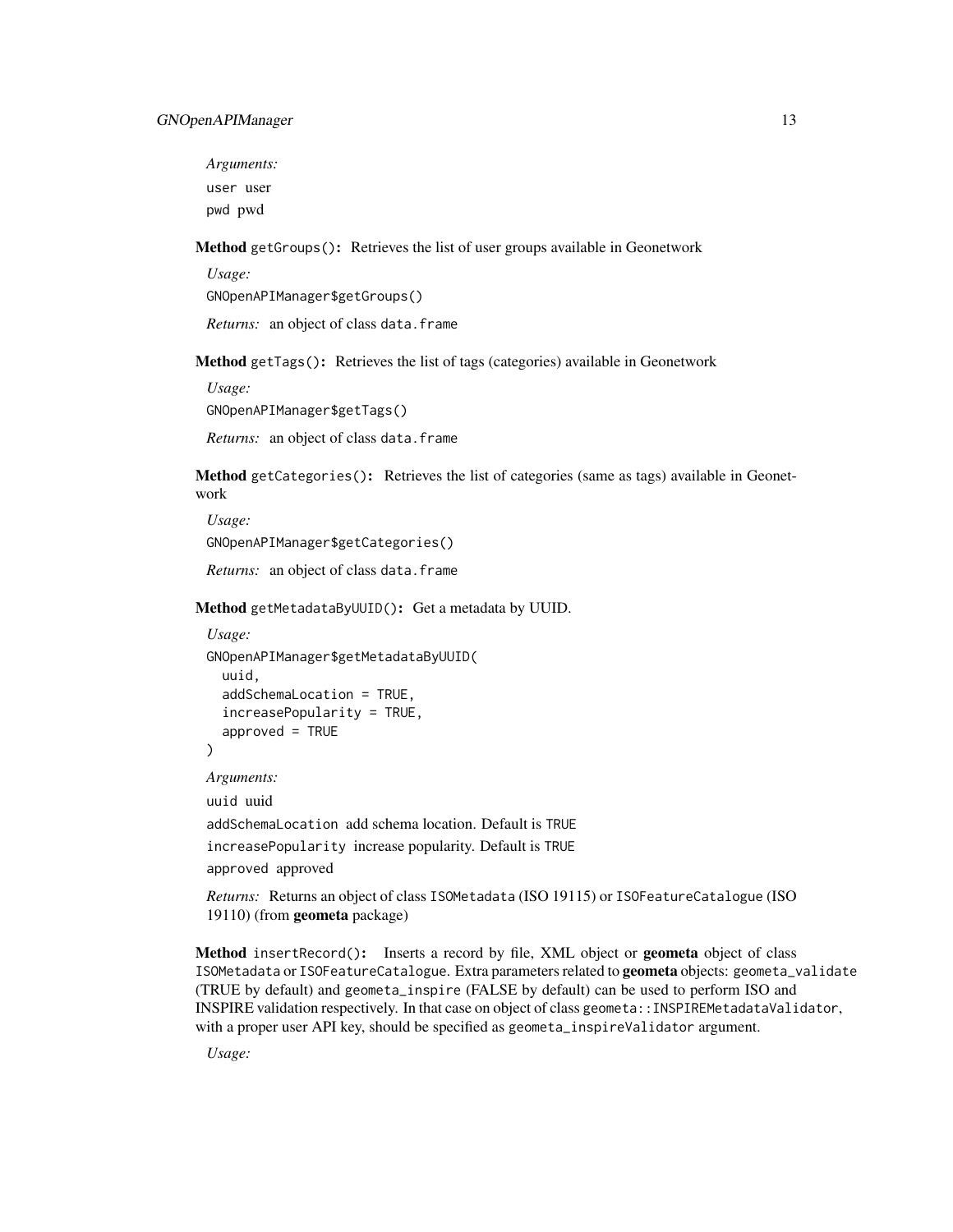```
GNOpenAPIManager$insertRecord(
  xml = NULL,file = NULL,
  geometa = NULL,
  metadataType = "METADATA",
  uuidProcessing = "NOTHING",
  group,
  category = NULL,
  rejectIfInvalid = FALSE,
  publishToAll = TRUE,
  transformWith = "_none_",
  schema = NULL,
  extra = NULL,geometa_validate = TRUE,
  geometa_inspire = FALSE,
  geometa_inspireValidator = NULL
\mathcal{L}Arguments:
xml object of class XMLInternalNode-class from XML
file file
geometa geometa object of class ISOMetadata or ISOFeatureCatalogue
metadataType metadata type. By default METADATA
uuidProcessing UUID processing. By default NOTHING. Other possible value: OVERWRITE
group group
category category
rejectIfInvalid reject if invalid. Default FALSE
publishToAll publish to all. Default TRUE
transformWith transform with. Default is _none_
schema schema
extra extra
geometa_validate validate geometa object
geometa_inspire validate geometa object vs. INSPIRE
geometa_inspireValidator geometa INSPIRE validator to use
```
<span id="page-13-0"></span>Method insertMetadata(): Inserts a metadata by file, XML object or geometa object of class ISOMetadata or ISOFeatureCatalogue. Extra parameters related to geometa objects: geometa\_validate (TRUE by default) and geometa\_inspire (FALSE by default) can be used to perform ISO and INSPIRE validation respectively. In that case on object of class geometa::INSPIREMetadataValidator, with a proper user API key, should be specified as geometa\_inspireValidator argument.

```
Usage:
GNOpenAPIManager$insertMetadata(
 xml = NULL.
 file = NULL,
 geometa = NULL,
 metadataType = "METADATA",
 uuidProcessing = "NOTHING",
```
<span id="page-13-1"></span>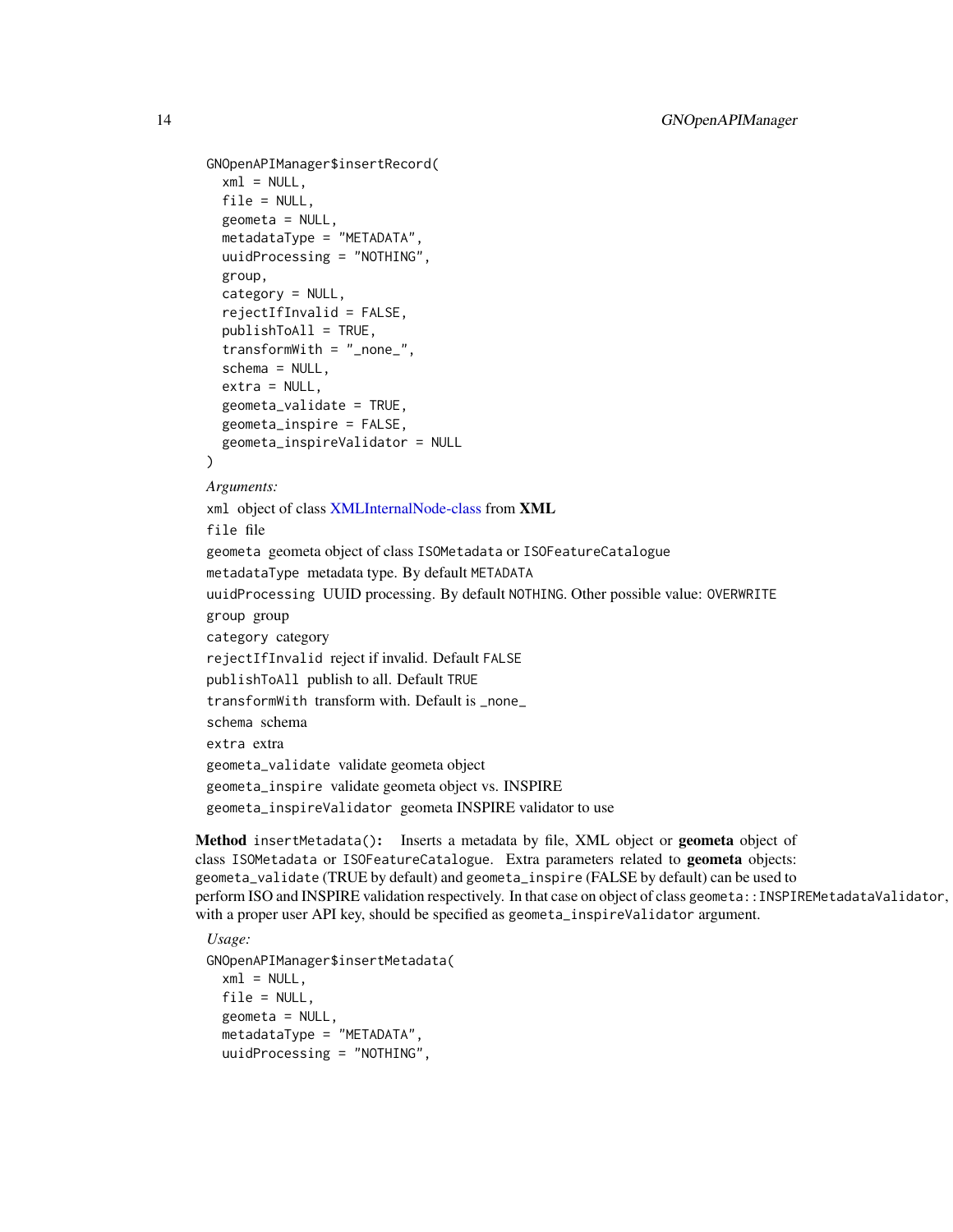## GNOpenAPIManager 15

```
group,
  category = NULL,
  rejectIfInvalid = FALSE,
  publishToAll = TRUE,
  transformWith = "_none_",
  schema = NULL,
  extra = NULL,
  geometa_validate = TRUE,
  geometa_inspire = FALSE,
  geometa_inspireValidator = NULL
\lambdaArguments:
xml object of class XMLInternalNode-class from XML
file file
geometa geometa object of class ISOMetadata or ISOFeatureCatalogue
metadataType metadata type. By default METADATA
uuidProcessing UUID processing. By default NOTHING. Other possible value: OVERWRITE
group group
category category
rejectIfInvalid reject if invalid. Default FALSE
publishToAll publish to all. Default TRUE
transformWith transform with. Default is _none_
schema schema
extra extra
geometa_validate validate geometa object
geometa_inspire validate geometa object vs. INSPIRE
geometa_inspireValidator geometa INSPIRE validator to use
```
<span id="page-14-0"></span>Method updateMetadata(): Inserts a metadata by file, XML object or geometa object of class ISOMetadata or ISOFeatureCatalogue. Extra parameters related to geometa objects: geometa\_validate (TRUE by default) and geometa\_inspire (FALSE by default) can be used to perform ISO and INSPIRE validation respectively. In that case on object of class geometa:: INSPIREMetadataValidator, with a proper user API key, should be specified as geometa\_inspireValidator argument.

```
Usage:
```

```
GNOpenAPIManager$updateMetadata(
  xml = NULL,file = NULL,
 geometa = NULL,
  metadataType = "METADATA",
 group,
  category = NULL,
  rejectIfInvalid = FALSE,
 publishToAll = TRUE,
  transformWith = "_none_",
  schema = NULL,
  extra = NULL,
```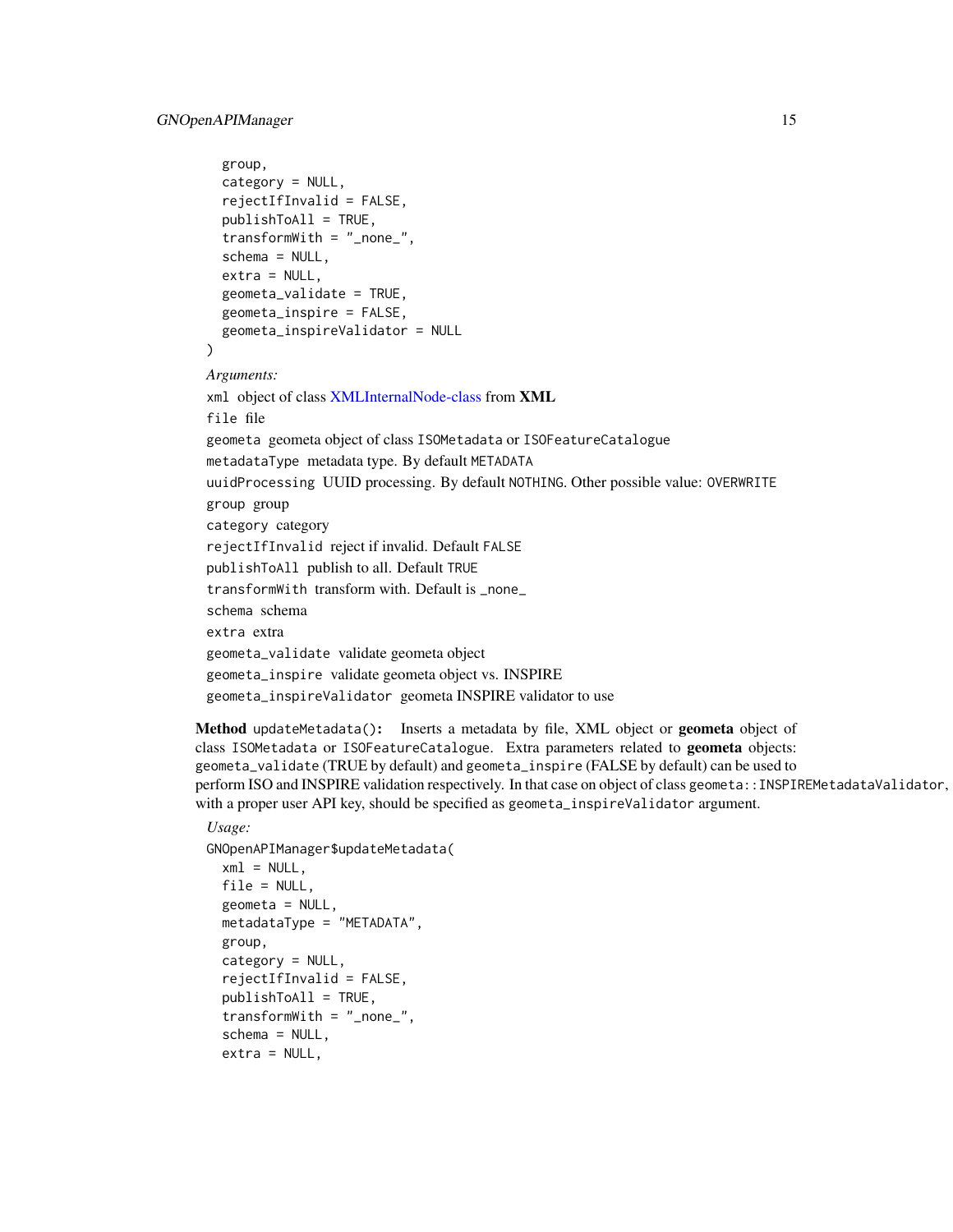```
geometa_validate = TRUE,
   geometa_inspire = FALSE,
   geometa_inspireValidator = NULL
 \lambdaArguments:
 xml object of class XMLInternalNode-class from XML
 file file
 geometa geometa object of class ISOMetadata or ISOFeatureCatalogue
 metadataType metadata type. By default METADATA
 group group
 category category
 rejectIfInvalid reject if invalid. Default FALSE
 publishToAll publish to all. Default TRUE
 transformWith transform with. Default is _none_
 schema schema
 extra extra
 geometa_validate validate geometa object
 geometa_inspire validate geometa object vs. INSPIRE
 geometa_inspireValidator geometa INSPIRE validator to use
Method deleteMetadata(): Deletes a metadata by ID
 Usage:
 GNOpenAPIManager$deleteMetadata(id, withBackup = TRUE)
 Arguments:
 id id
 withBackup proceed with backup. Default is TRUE
Method uploadAttachment(): Uploads attachment
 Usage:
 GNOpenAPIManager$uploadAttachment(
   id,
   file,
   visibility = "public",
    approved = TRUE
 )
 Arguments:
 id metadata identifier
 file file to upload
 visibility public or private
 approved object of class logical
 Returns: a named list of the uploaded attachment, including the url, size, id and type, NULL
```
<span id="page-15-2"></span>Method publishThumbnail(): Publishes thumbnail based on URL

<span id="page-15-1"></span>otherwise

<span id="page-15-3"></span>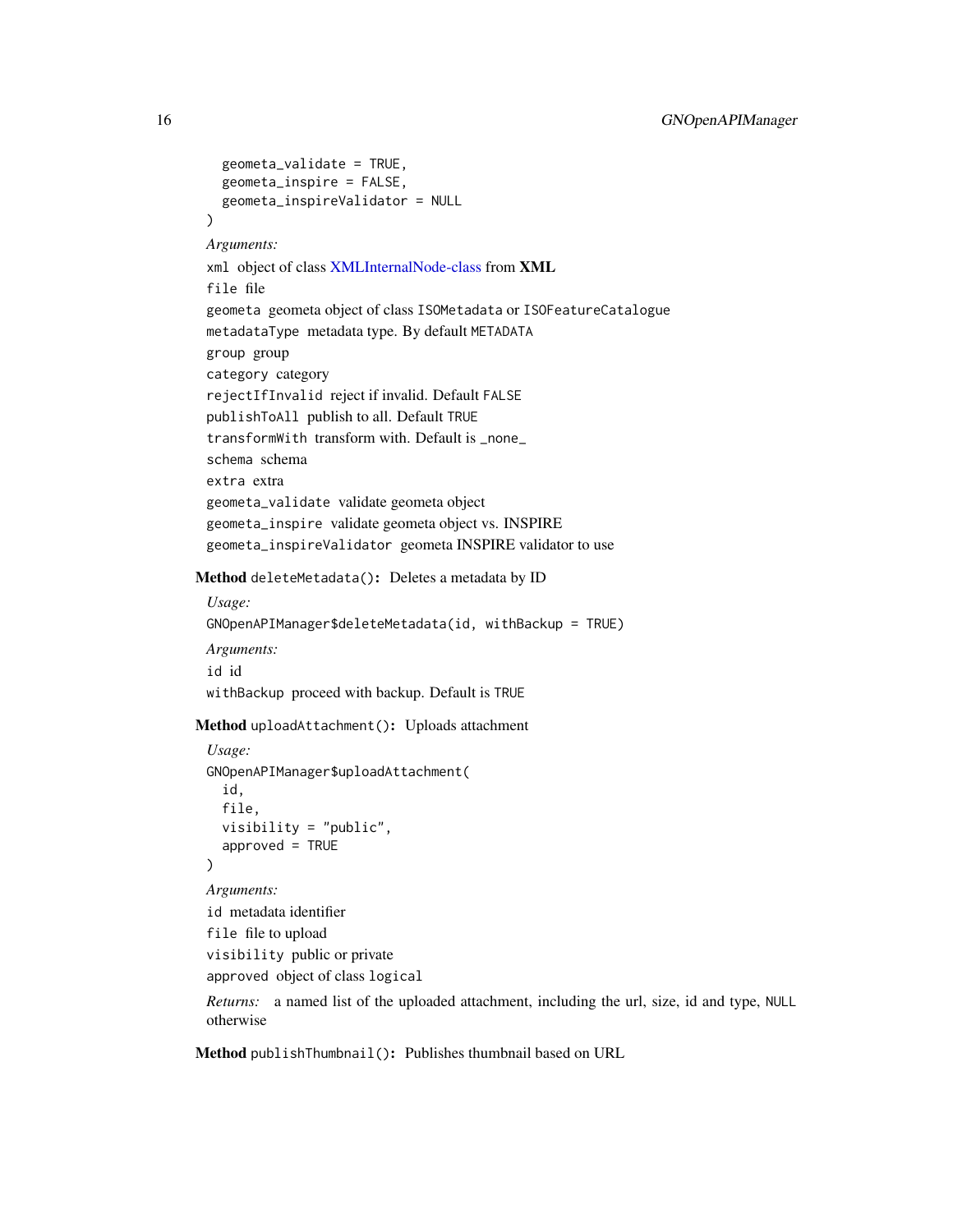## <span id="page-16-0"></span>GNPrivConfiguration 17

*Usage:* GNOpenAPIManager\$publishThumbnail(id, url, desc = "") *Arguments:* id metadata identifier url thumbnail URL desc thumbnail description *Returns:* response if ok, NULL otherwise

<span id="page-16-1"></span>Method clone(): The objects of this class are cloneable with this method.

*Usage:* GNOpenAPIManager\$clone(deep = FALSE) *Arguments:* deep Whether to make a deep clone.

#### Author(s)

Emmanuel Blondel <emmanuel.blondel1@gmail.com>

## Examples

```
## Not run:
 GNOpenAPIManager$new("http://localhost:8080/geonetwork", "admin", "geonetwork", "4.0.5")
## End(Not run)
```
<span id="page-16-3"></span>GNPrivConfiguration *A GeoNetwork privilege configuration*

#### <span id="page-16-2"></span>Description

This class is an utility to configure privileges This class is an utility to configure privileges

#### Format

[R6Class](#page-0-0) object. [R6Class](#page-0-0) object.

## Details

GeoNetwork REST API - GeoNetwork privilege configuration GeoNetwork REST API - GeoNetwork privilege configuration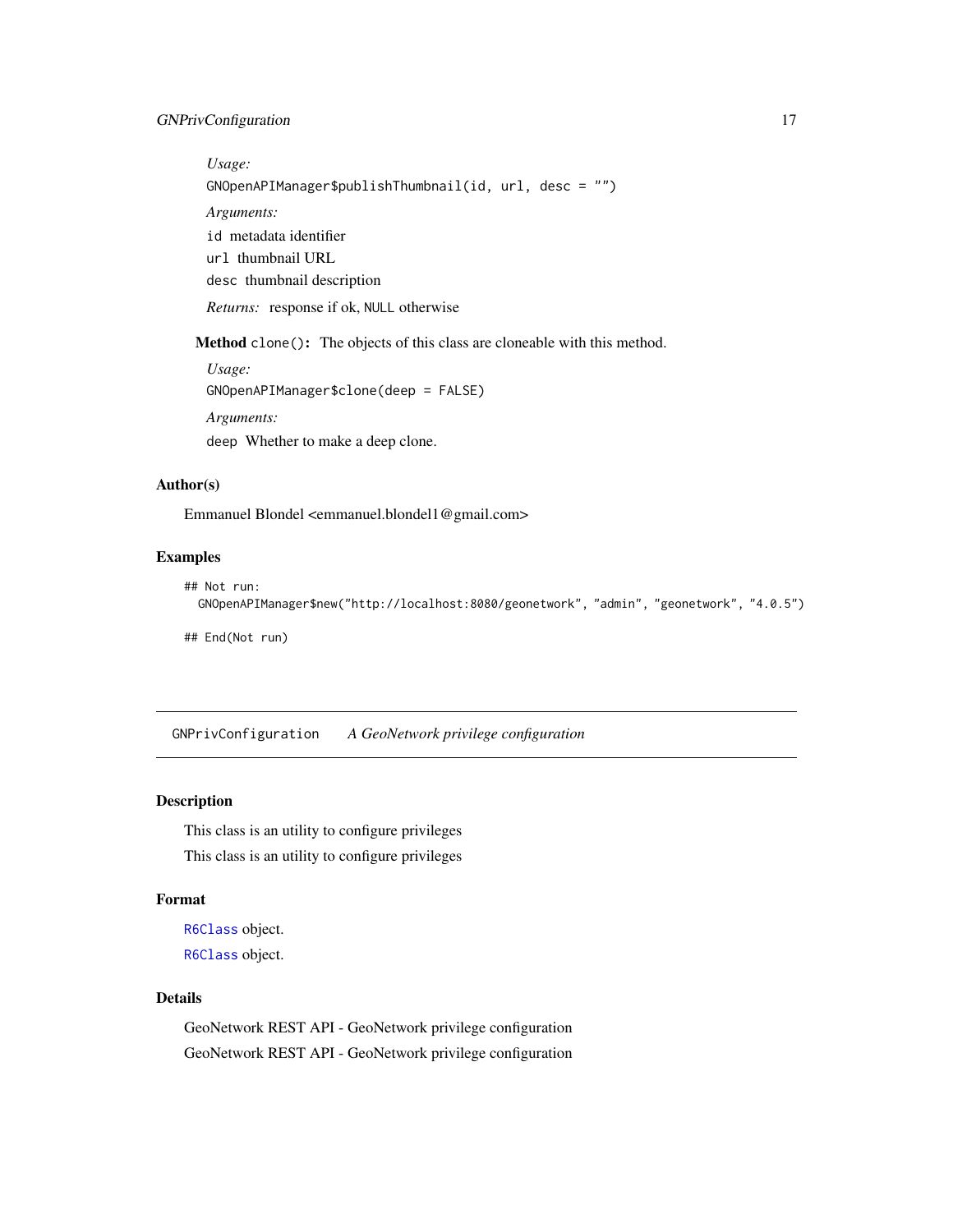<span id="page-17-4"></span>Object of [R6Class](#page-0-0) for modelling a GeoNetwork Privilege configuration Object of [R6Class](#page-0-0) for modelling a GeoNetwork Privilege configuration

## Public fields

group group privileges privileges

## Methods

Public methods:

- [GNPriv\\$new\(\)](#page-17-0)
- [GNPriv\\$clone\(\)](#page-17-1)

#### <span id="page-17-0"></span>Method new(): Initializes a [GNPriv](#page-16-2) object

*Usage:* GNPriv\$new(group, privileges) *Arguments:* group group privileges privileges

<span id="page-17-1"></span>Method clone(): The objects of this class are cloneable with this method.

*Usage:* GNPriv\$clone(deep = FALSE) *Arguments:* deep Whether to make a deep clone.

## Public fields

privileges privileges

#### **Methods**

Public methods:

- [GNPrivConfiguration\\$new\(\)](#page-17-2)
- [GNPrivConfiguration\\$setPrivileges\(\)](#page-17-3)
- [GNPrivConfiguration\\$clone\(\)](#page-18-1)

<span id="page-17-2"></span>Method new(): Initializes an object of class [GNPrivConfiguration](#page-16-3)

*Usage:*

GNPrivConfiguration\$new()

<span id="page-17-3"></span>Method setPrivileges(): Sets the operation privileges for a particular group. Allowed group values are "guest","intranet" and "all". Allowed values for operation privileges are "view", "download", "editing", "notify", "dynamic" and "featured".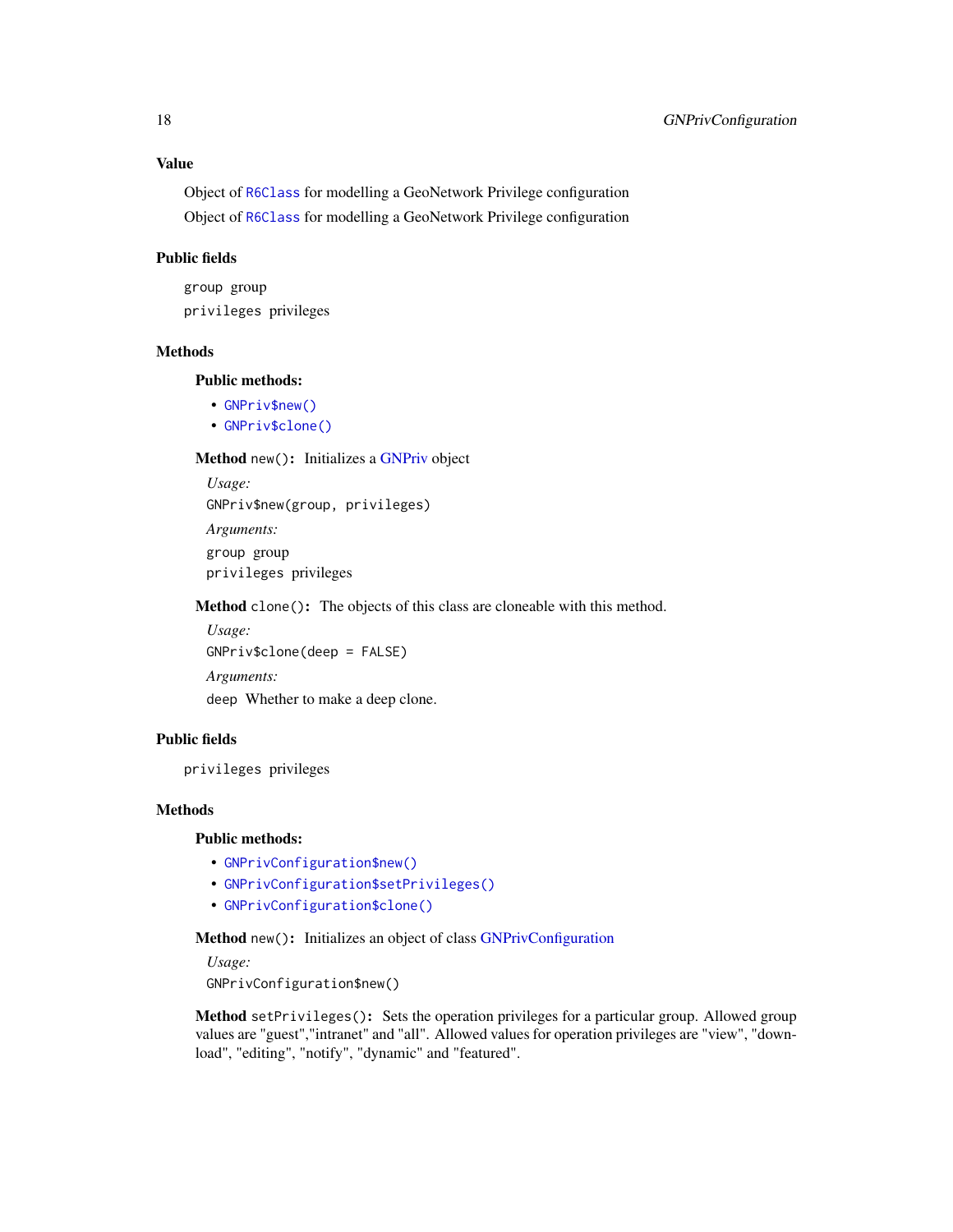## <span id="page-18-0"></span>GNRESTRequest 19

*Usage:* GNPrivConfiguration\$setPrivileges(group, privileges) *Arguments:* group group privileges privileges

<span id="page-18-1"></span>Method clone(): The objects of this class are cloneable with this method.

```
Usage:
GNPrivConfiguration$clone(deep = FALSE)
Arguments:
deep Whether to make a deep clone.
```
## Author(s)

Emmanuel Blondel <emmanuel.blondel1@gmail.com>

## Examples

```
## Not run:
priv <- GNPriv$new(group="all", privileges=c("view","dynamic","featured"))
## End(Not run)
## Not run:
pcfg <- GNPrivConfiguration$new()
pcfg$setPrivileges("all", c("view","dynamic","featured"))
## End(Not run)
```
<span id="page-18-2"></span>GNRESTRequest *GeoNetwork REST API REST Request*

## Description

GeoNetwork REST API REST Request GeoNetwork REST API REST Request

## Format

[R6Class](#page-0-0) object.

## Value

Object of [R6Class](#page-0-0) for modelling a GeoNetwork REST request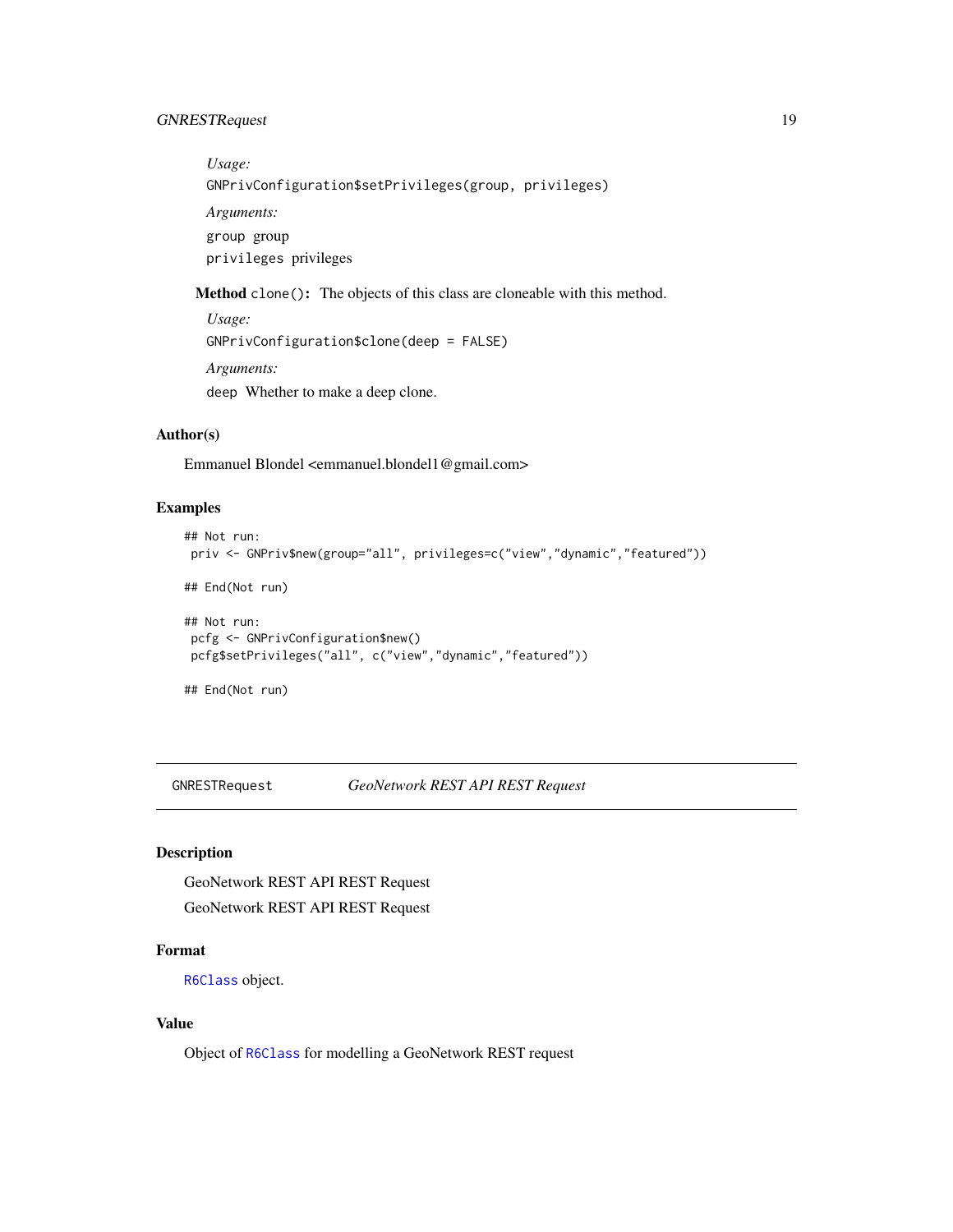## Public fields

rootName root name

children children

## Methods

#### Public methods:

- [GNRESTRequest\\$new\(\)](#page-19-0)
- [GNRESTRequest\\$setChild\(\)](#page-19-1)
- [GNRESTRequest\\$encode\(\)](#page-19-2)
- [GNRESTRequest\\$clone\(\)](#page-19-3)

## <span id="page-19-0"></span>Method new(): Initializes a [GNRESTRequest](#page-18-2)

*Usage:* GNRESTRequest\$new(...)

*Arguments:*

... any parameter to pass to the request

## <span id="page-19-1"></span>Method setChild(): Set child

*Usage:* GNRESTRequest\$setChild(key, value)

*Arguments:* key key value value

## <span id="page-19-2"></span>Method encode(): Encodes request as XML

*Usage:* GNRESTRequest\$encode()

*Returns:* an object of class character representing the XML

<span id="page-19-3"></span>Method clone(): The objects of this class are cloneable with this method.

*Usage:*

GNRESTRequest\$clone(deep = FALSE)

*Arguments:*

deep Whether to make a deep clone.

## Author(s)

Emmanuel Blondel <emmanuel.blondel1@gmail.com>

<span id="page-19-4"></span>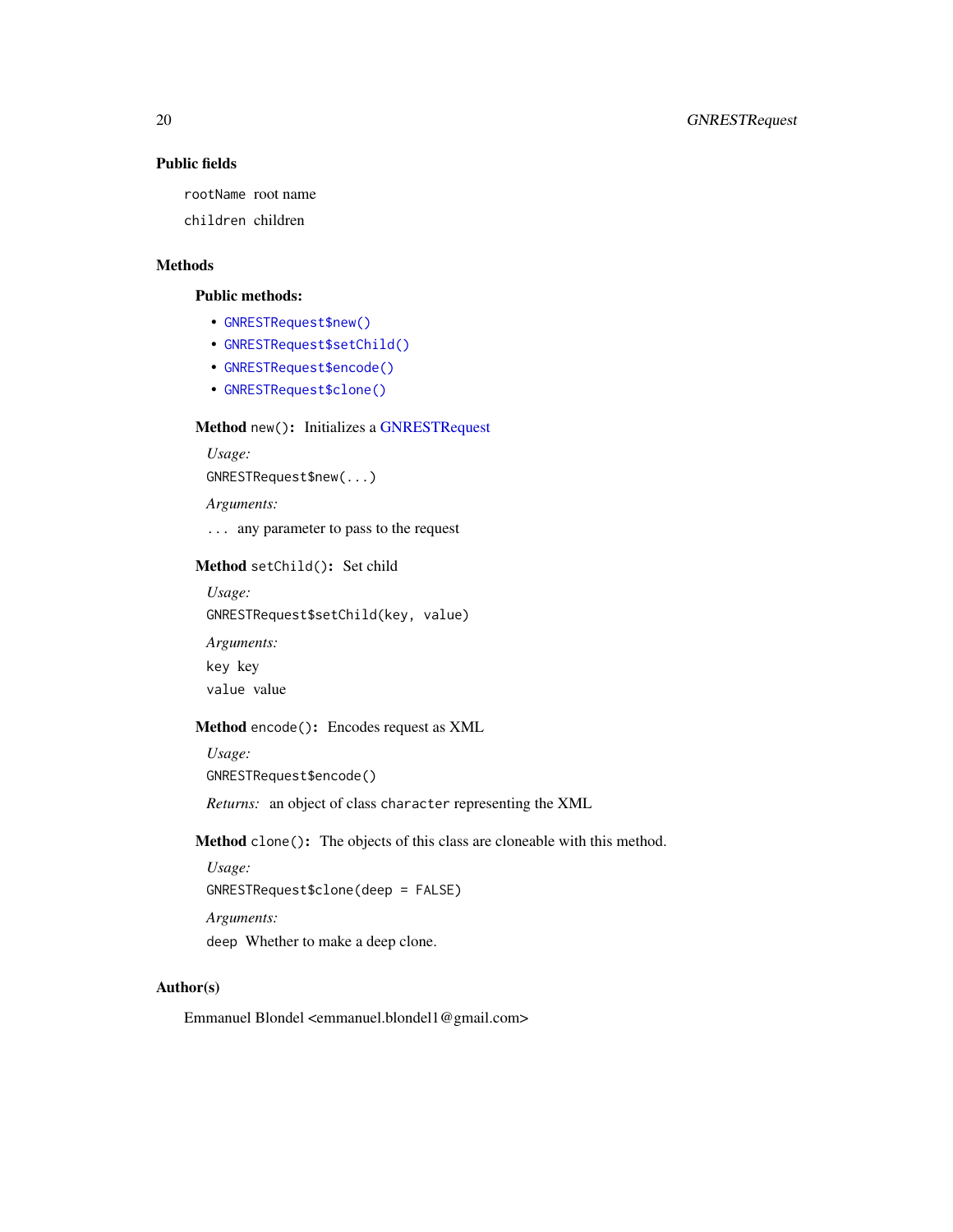#### <span id="page-20-0"></span>Description

GeoNetwork REST API Manager Utils GeoNetwork REST API Manager Utils

## Format

[R6Class](#page-0-0) object.

## Value

Object of [R6Class](#page-0-0) with static util methods for communication with the REST API of a GeoNetwork instance.

#### Static methods

- getUserAgent() This method is used to get the user agent for performing GeoNetwork API requests. Here the user agent will be compound by geonapi package name and version.
- getUserToken(user, pwd) This method is used to get the user authentication token for performing GeoNetwork API requests. Token is given a Base64 encoded string.
- GET(url, path, token, verbose) This method performs a GET request for a given path to GeoNetwork REST API
- PUT(url, path, token, filename, contentType, verbose) This method performs a PUT request for a given path to GeoNetwork REST API, to upload a file of name filename with given contentType
- POST(url, path, token, content, contentType, encode, verbose) This method performs a POST request for a given path to GeoNetwork REST API, to post content of given contentType
- DELETE(url, path, token, verbose) This method performs a DELETE request for a given GeoNetwork resource identified by a path in GeoNetwork REST API
- parseResponseXML(req) Convenience method to parse XML response from GeoNetwork REST API. Although package **httr** suggests the use of **xml2** package for handling XML, **geonapi** still relies on the package XML. Response from httr is retrieved as text, and then parsed as XML 'xmlParse' function.

getPayloadXML(obj) Convenience method to create payload XML to send to GeoNetwork.

#### Methods

#### Public methods:

• [GNUtils\\$clone\(\)](#page-20-1)

<span id="page-20-1"></span>Method clone(): The objects of this class are cloneable with this method.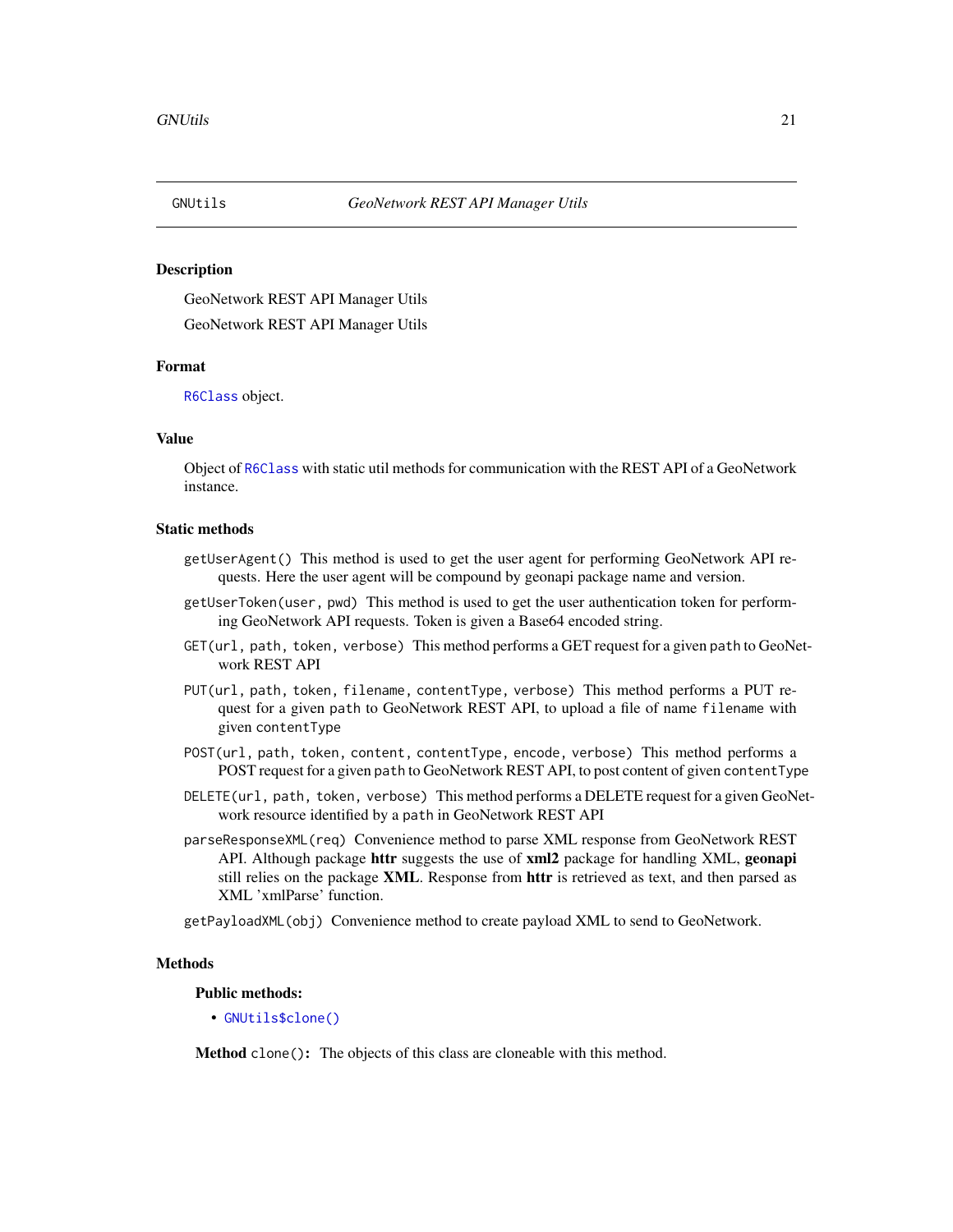```
Usage:
GNUtils$clone(deep = FALSE)
Arguments:
deep Whether to make a deep clone.
```
## Author(s)

Emmanuel Blondel <emmanuel.blondel1@gmail.com>

<span id="page-21-2"></span>GNVersion *A GeoNetwork version*

## Description

This class is an utility wrap the Geonetwork version

## Format

[R6Class](#page-0-0) object.

## Details

GeoNetwork REST API - GeoNetwork Version

#### Value

Object of [R6Class](#page-0-0) for modelling a GeoNetwork version

## Public fields

version version value value

#### Methods

## Public methods:

- [GNVersion\\$new\(\)](#page-21-1)
- [GNVersion\\$lowerThan\(\)](#page-22-0)
- [GNVersion\\$greaterThan\(\)](#page-22-1)
- [GNVersion\\$equalTo\(\)](#page-22-2)
- [GNVersion\\$clone\(\)](#page-22-3)

<span id="page-21-1"></span>Method new(): Initializes an object of class [GNVersion](#page-21-2)

*Usage:* GNVersion\$new(version)

*Arguments:*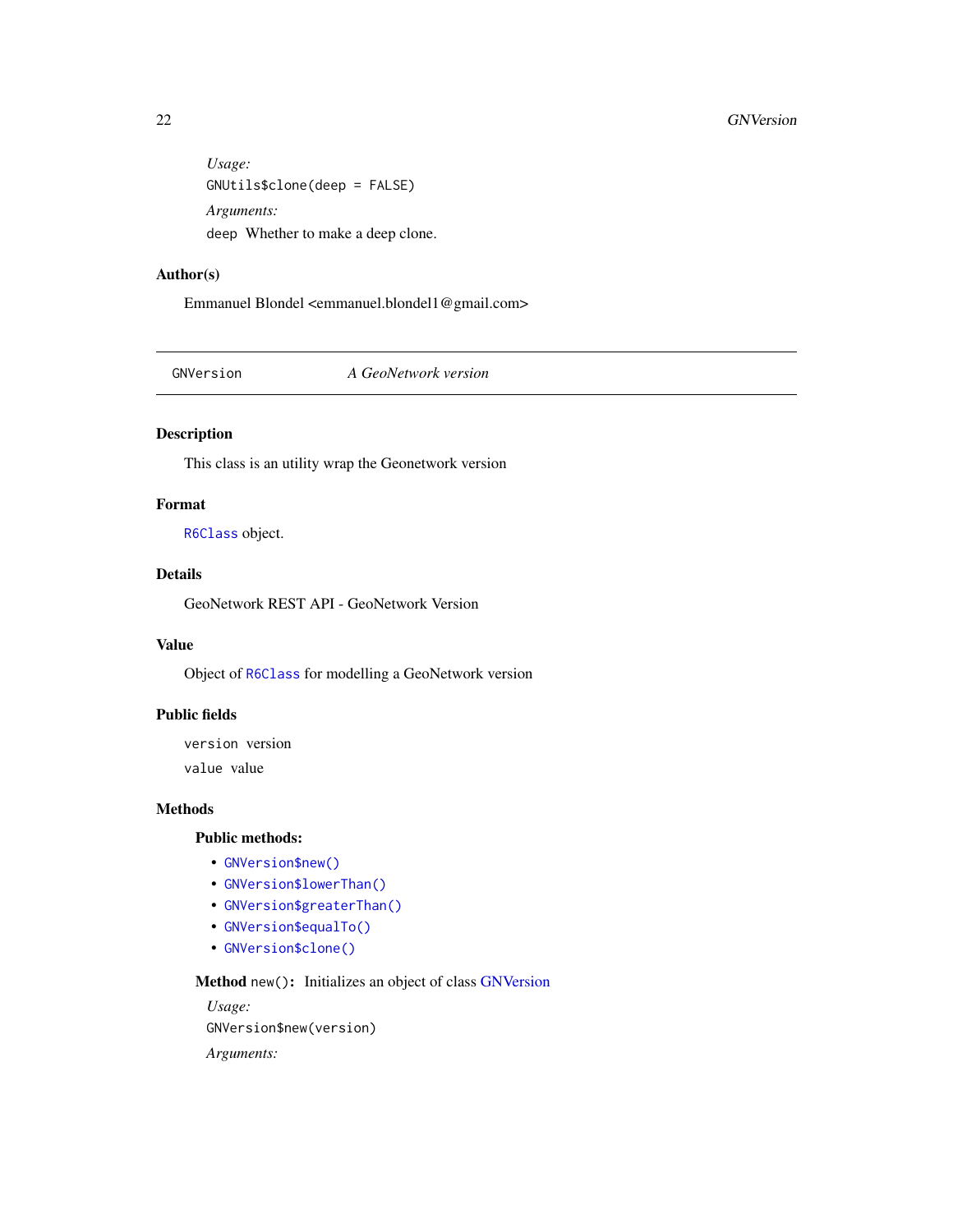#### GNVersion 23

version version

<span id="page-22-0"></span>Method lowerThan(): Compares to a version and returns TRUE if it is lower, FALSE otherwise

*Usage:*

GNVersion\$lowerThan(version)

*Arguments:*

version version

*Returns:* TRUE if lower, FALSE otherwise

<span id="page-22-1"></span>Method greaterThan(): Compares to a version and returns TRUE if it is greater, FALSE otherwise

*Usage:*

GNVersion\$greaterThan(version)

*Arguments:*

version version

*Returns:* TRUE if lower, FALSE otherwise

<span id="page-22-2"></span>Method equalTo(): Compares to a version and returns TRUE if it is equal, FALSE otherwise

*Usage:*

GNVersion\$equalTo(version)

*Arguments:*

version version

*Returns:* TRUE if lower, FALSE otherwise

<span id="page-22-3"></span>Method clone(): The objects of this class are cloneable with this method.

*Usage:* GNVersion\$clone(deep = FALSE) *Arguments:* deep Whether to make a deep clone.

## Author(s)

Emmanuel Blondel <emmanuel.blondel1@gmail.com>

## Examples

```
## Not run:
version <- GNVersion$new("2.6.4")
## End(Not run)
```